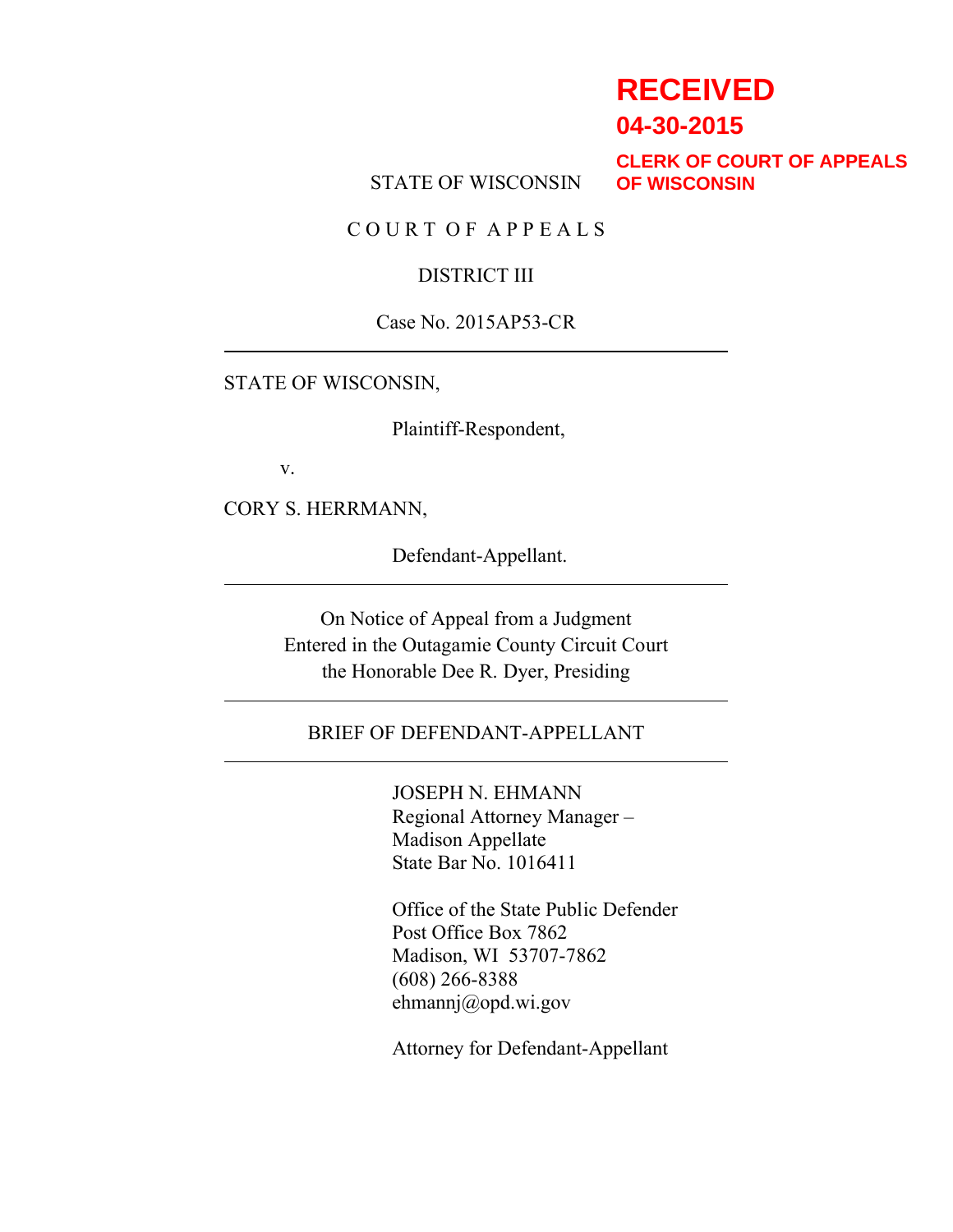## **TABLE OF CONTENTS**

|             |                                                                                                                                                                                                                                                                                                                                                            | Page |
|-------------|------------------------------------------------------------------------------------------------------------------------------------------------------------------------------------------------------------------------------------------------------------------------------------------------------------------------------------------------------------|------|
|             |                                                                                                                                                                                                                                                                                                                                                            |      |
|             | STATEMENT ON ORAL ARGUMENT AND                                                                                                                                                                                                                                                                                                                             |      |
|             |                                                                                                                                                                                                                                                                                                                                                            |      |
|             |                                                                                                                                                                                                                                                                                                                                                            |      |
|             |                                                                                                                                                                                                                                                                                                                                                            |      |
| I.          | Wisconsin's Absolute Prohibition of Spring-<br>Assisted Knives and Other Knives Proscribed<br>Under Wis. Stat. § 941.24 Violates<br>Mr. Herrmann's and the People's Second<br>Amendment Right to Keep and Bear Arms; the<br>Total Ban of a Category of Arms Which the<br>People have Right to Keep and Bear for<br>Protection Renders the Statute Facially |      |
| $A_{\cdot}$ | Standard of Review and Applicable                                                                                                                                                                                                                                                                                                                          |      |
| <b>B</b> .  | Wisconsin Stat. $\S$ 941.24(1) Bans Arms<br>of a Type the People Have a Second<br>Amendment Right to Keep and Bear for                                                                                                                                                                                                                                     |      |
| C.          | Constitutionality of Wis. Stat. § 941.24<br>in Light of <i>Heller</i> and <i>McDonald.</i> 14                                                                                                                                                                                                                                                              |      |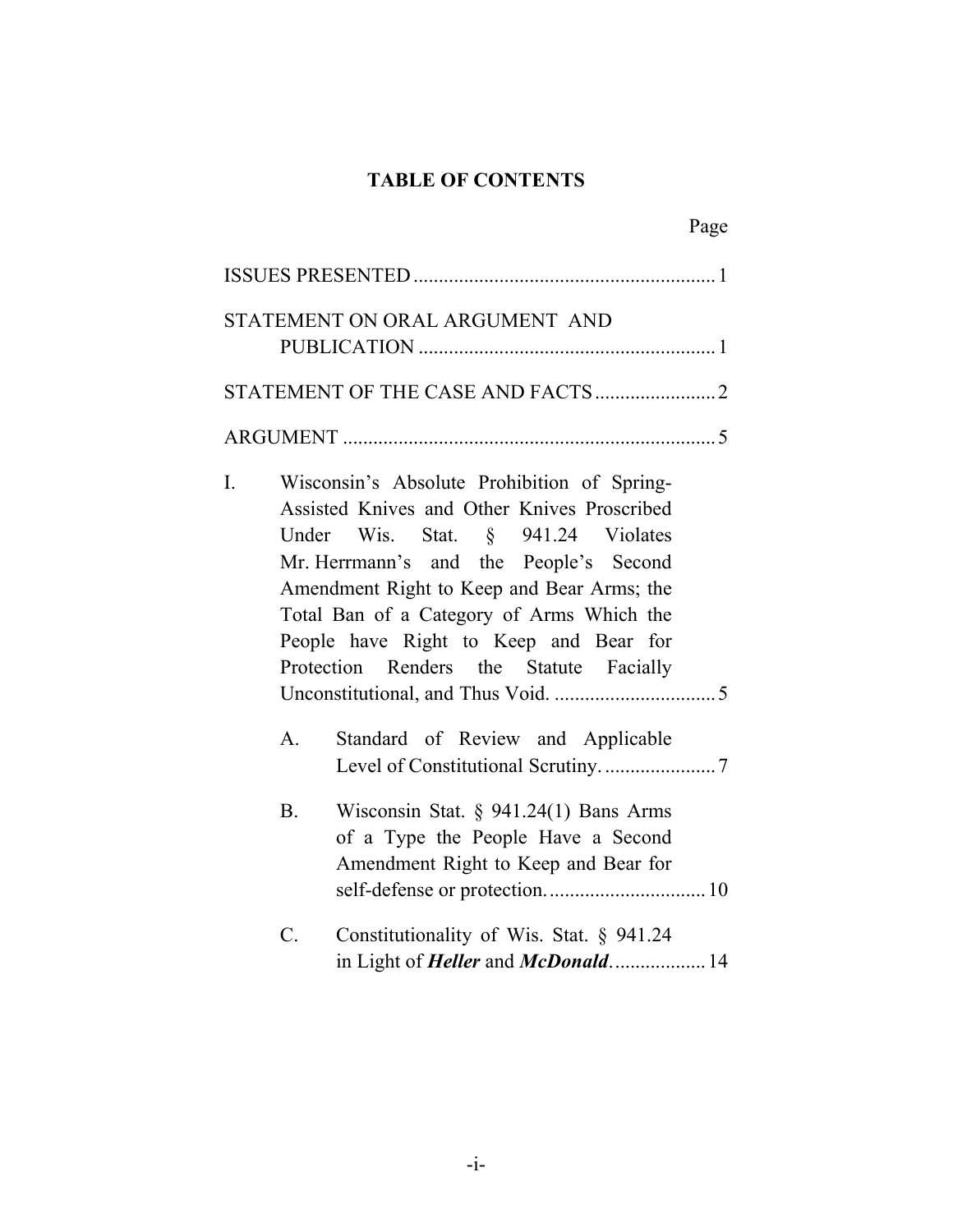| П. | Because Mr. Herrmann Had a Fundamental              |  |
|----|-----------------------------------------------------|--|
|    | Second Amendment Right to Keep and Bear             |  |
|    | Arms for Defense of Hearth and Home, Wis.           |  |
|    | Stat. $\S$ 941.24 is Unconstitutional As Applied to |  |
|    | Mr. Herrmann's Conviction for Possessing a          |  |
|    | Spring-Assisted Knife in His Home for Self-         |  |
|    |                                                     |  |
|    |                                                     |  |

CONCLUSION .....................................................................26

## **CASES CITED**

| Bateman v. Perdue,                    |
|---------------------------------------|
|                                       |
| <b>Boos v. Barry,</b>                 |
| 485 U.S. 312, 108 S.Ct. 1157,         |
|                                       |
| Crowley Cutlery Co. v. United States, |
|                                       |
| District of Columbia v. Heller,       |
| 554 U.S. 570, 128 S.Ct. 2783,         |
|                                       |
| Ezell v. City of Chicago,             |
|                                       |
| In re Gilbert R.,                     |
|                                       |
| Lacy v. State,                        |
|                                       |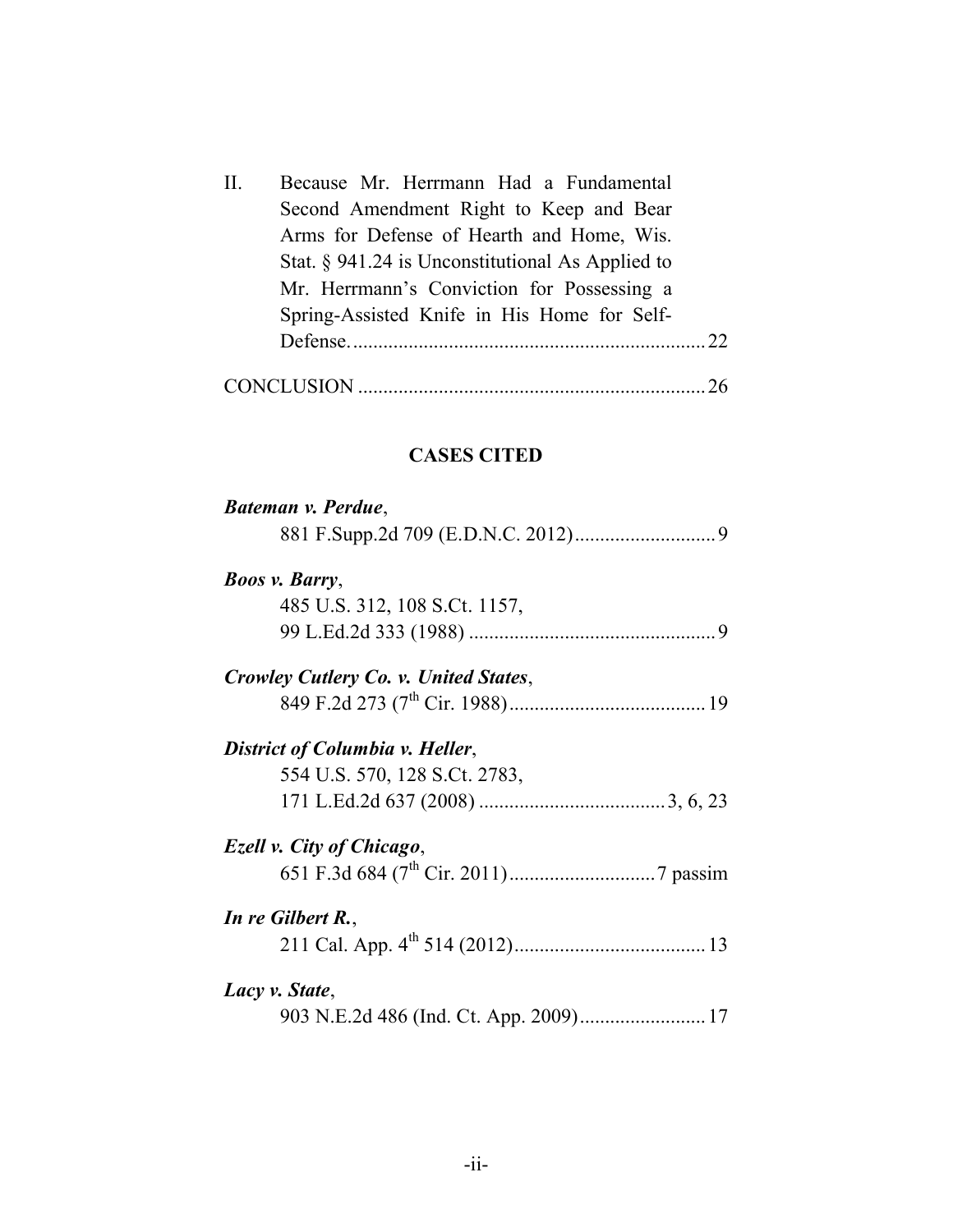| McDonald v. City of Chicago, Ill.,             |
|------------------------------------------------|
| 561 U.S. 742, 130 S.Ct. 3020,                  |
|                                                |
| State v. Baron,                                |
| 2009 WI 58, 318 Wis. 2d 60, 769 N.W.2d 34 7, 9 |
| State v. Cole,                                 |
| 2003 WI 112, 264 Wis. 2d 520,                  |
|                                                |
| State v. DeCiccio,                             |
| 315 Conn. 79, 105 A.3d 165 (Conn. 2014) 14     |
| State v. Delgado,                              |
|                                                |
| State v. Hamdan,                               |
| 2003 WI 112, 264 Wis. 2d 433,                  |
|                                                |
| State v. Murillo,                              |
| P.3d __, 2015 WL 270053 (N.M. Ct. App.         |
|                                                |
| State v. Wood,                                 |
| 2010 WI 17, 323 Wis. 2d 321,                   |
|                                                |
| Turner Broadcasting System Inc. v. F.C.C.,     |
| 512 U.S. 622, 114 S.Ct. 2445,                  |
|                                                |
| U.S. v. Skoien,                                |
|                                                |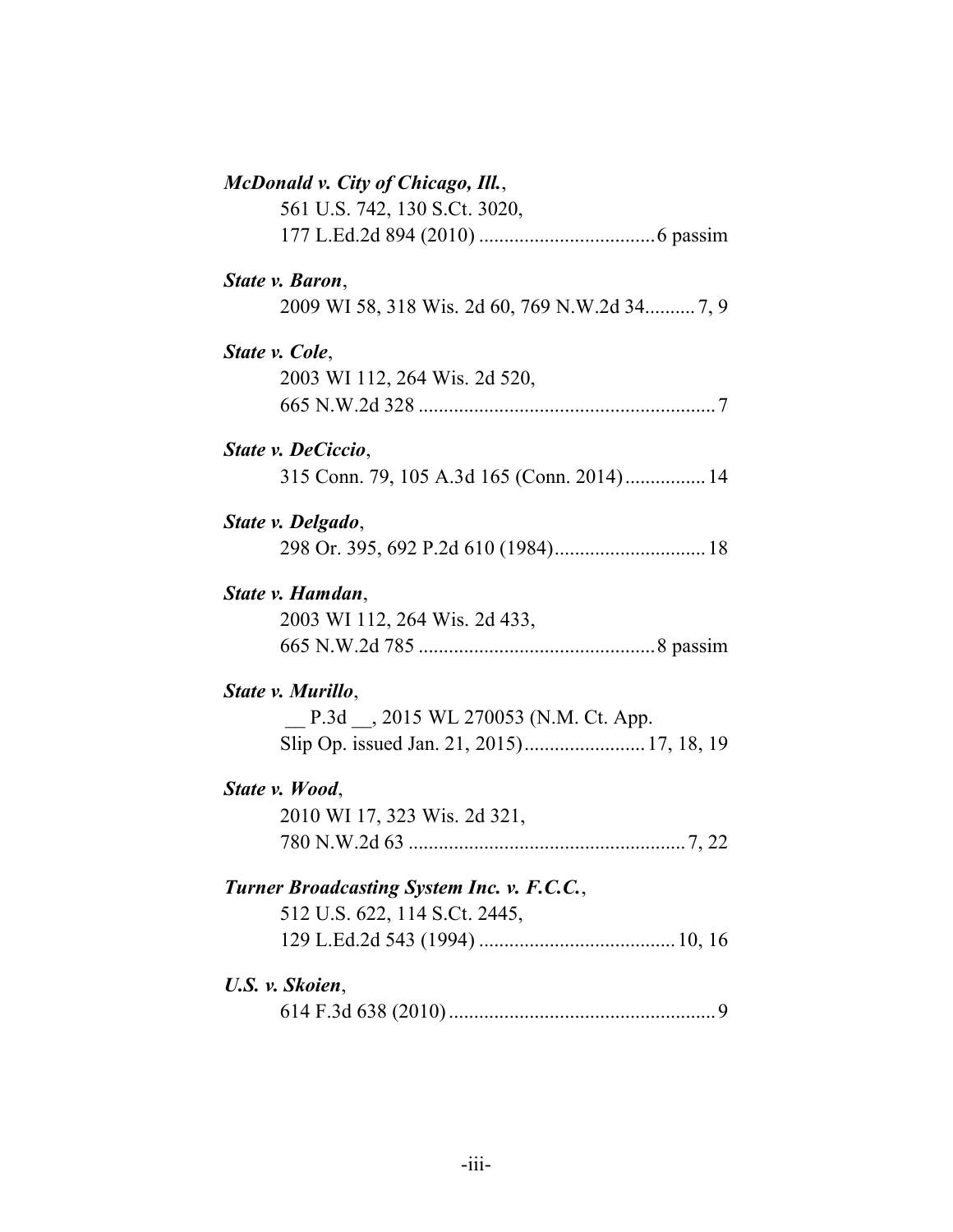## *United States v. Marzzarella*, 614 F.3d 85 (3rd Cir. 2010)...........................................7 *United States v. Miller*,  $307 \text{ U.S.}$   $374, 59, 8, 616, 816$

| $30/$ U.S. 1/4, 39 S.Ct. 810, |  |
|-------------------------------|--|
|                               |  |

## **CONSTITUTIONAL PROVISIONS AND STATUTES CITED**

# United States Constitution First Amendment.............................................................7, 8, 9 Second Amendment ....................................................1 passim Fourteenth Amendment.......................................................2, 6 Wisconsin Constitution Article I, Section 25.........................................................1, 2, 5 Wisconsin Statutes 941.24 ..........................................................................1 passim 941.41 ......................................................................................1 961.573(1) ...............................................................................2 Federal Militia Act, ch. 33, 1 Stat. 271 (1792)......................11

## **OTHER AUTHORITIES CITED**

| Benson, Ragnar, Switchblade: The Ace of Blades, |  |
|-------------------------------------------------|--|
|                                                 |  |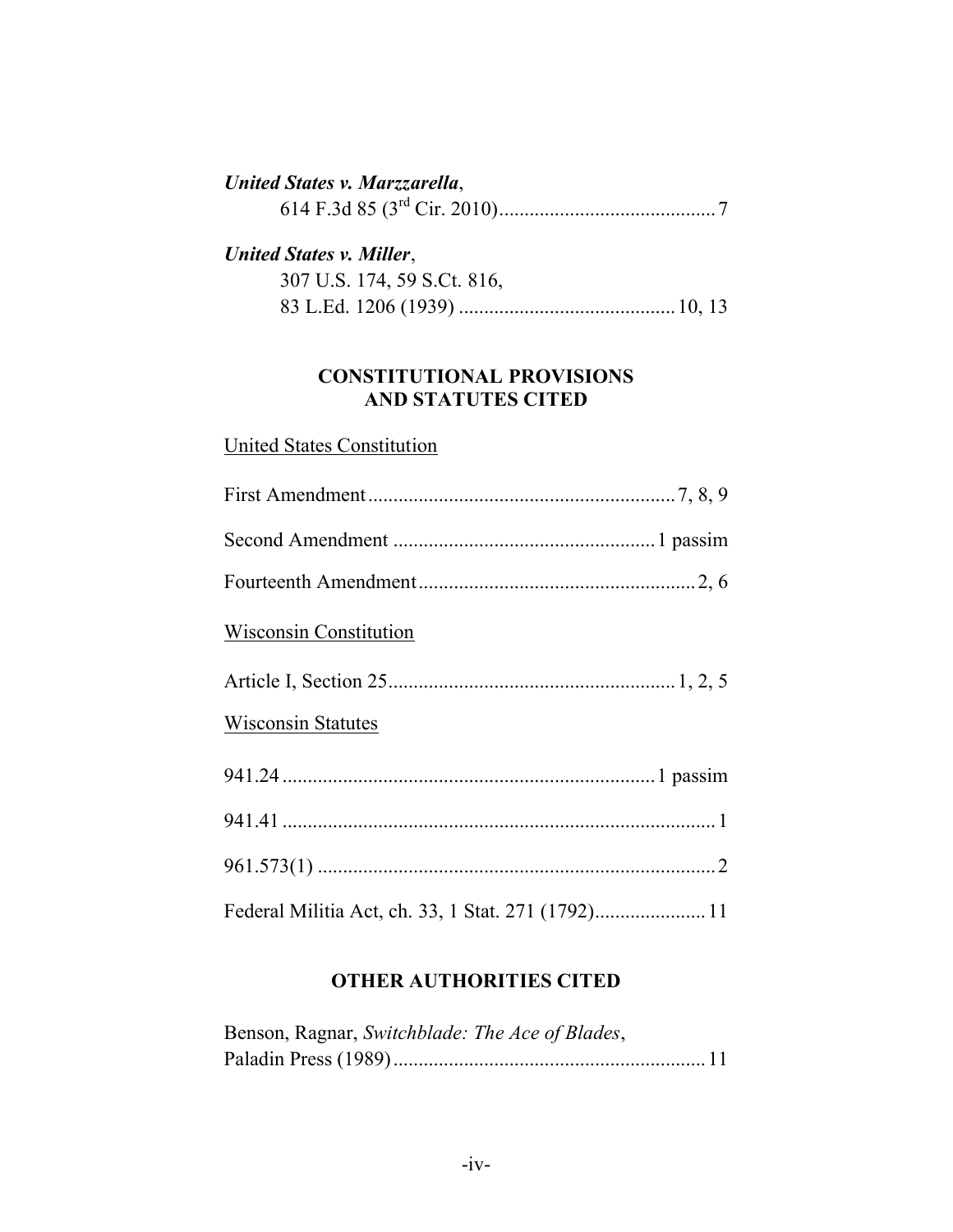| Crime in the United States 2013,                                                                                                                                       |
|------------------------------------------------------------------------------------------------------------------------------------------------------------------------|
|                                                                                                                                                                        |
| Crime in the United States 2013, Table 19, FBI 16                                                                                                                      |
| David B. Kopel, Clayton E. Cramer & Joseph Edward<br>Olson, Knives and the Second Amendment, U. Mich.<br>J.L. Reform, p. 197, n. 156 [Vol. 47:1, Fall 2013] 11, 13, 16 |
| Erickson, Mark, Antique American Switchblades,                                                                                                                         |
| Federal Anti-Switchblade Act of 1958 12, 17                                                                                                                            |
| Mike Markowitz, Knife on a Stick: The Rise and Fall<br>of the Bayonet, Defense Media Network, February 18,                                                             |
| N.Y. Times, Share of Homes With Guns Shows 4-<br>Decade Decline, March 9, 2013,<br>http://www.nytimes.com/2013/03/10/us/rate-of-gun-                                   |
| National Army Museum on line exhibit at<br>http://www.nam.ac.uk/online-                                                                                                |
| collection/detail.php?acc=1956-02-394-1 11                                                                                                                             |
|                                                                                                                                                                        |
| Paul A. Clark, Criminal Use of Switchblades: Will the<br>Recent Trend Towards Legalization Lead to<br>Bloodshed?, Connecticut Interest Law Journal, pp.                |
|                                                                                                                                                                        |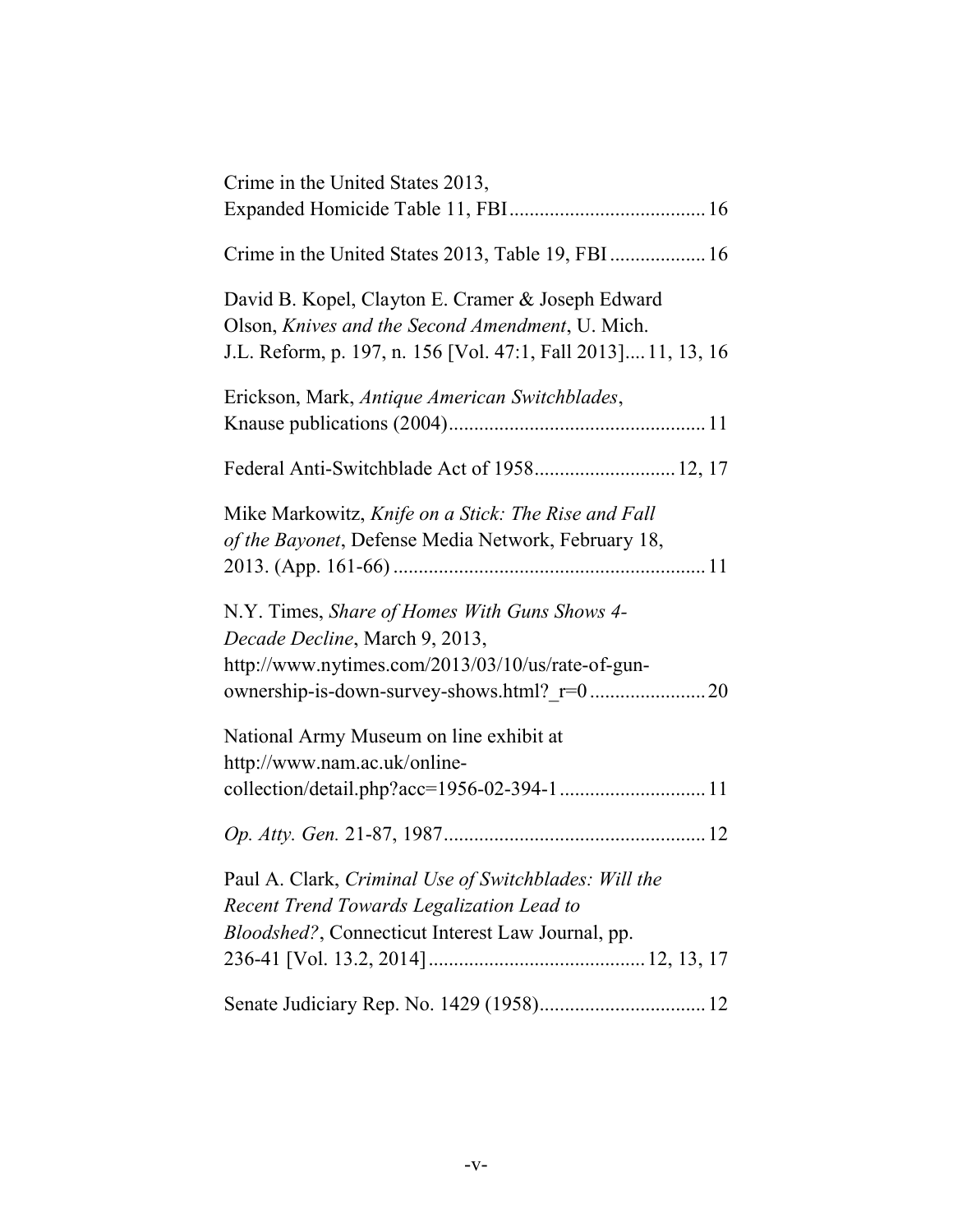#### **ISSUES PRESENTED**

1. Is Wisconsin Stat. § 941.24, which imposes an absolute ban on all automatic or spring-assisted knives, facially unconstitutional in violation the people's right to keep and bear arms as guaranteed under U.S. Const. amend II, and Wis. Const. Art. I, § 25?

The circuit court answered: "No."

2. Is Wisconsin Stat. § 941.41 unconstitutional as applied to Mr. Herrmann because it unreasonably infringes his constitutional right to keep and bear arms in defense of hearth and home?

The circuit court answered: "No."

### **STATEMENT ON ORAL ARGUMENT AND PUBLICATION**

Mr. Herrmann believes that the issues raised can be adequately set out in the briefing and that oral argument is unnecessary. Although as a misdemeanor appeal this case would ordinarily be decided by one judge and thus be ineligible for publication, conversion to a three-judge panel and publication is warranted. This case will clarify whether Wisconsin's total ban on spring-assisted-folding and other common retractable-blade knives violates Mr. Herrmann's and the people's right to keep and bear arms as guaranteed by the Second Amendment to the United States Constitution and Article I, Section 25, of the Wisconsin Constitution.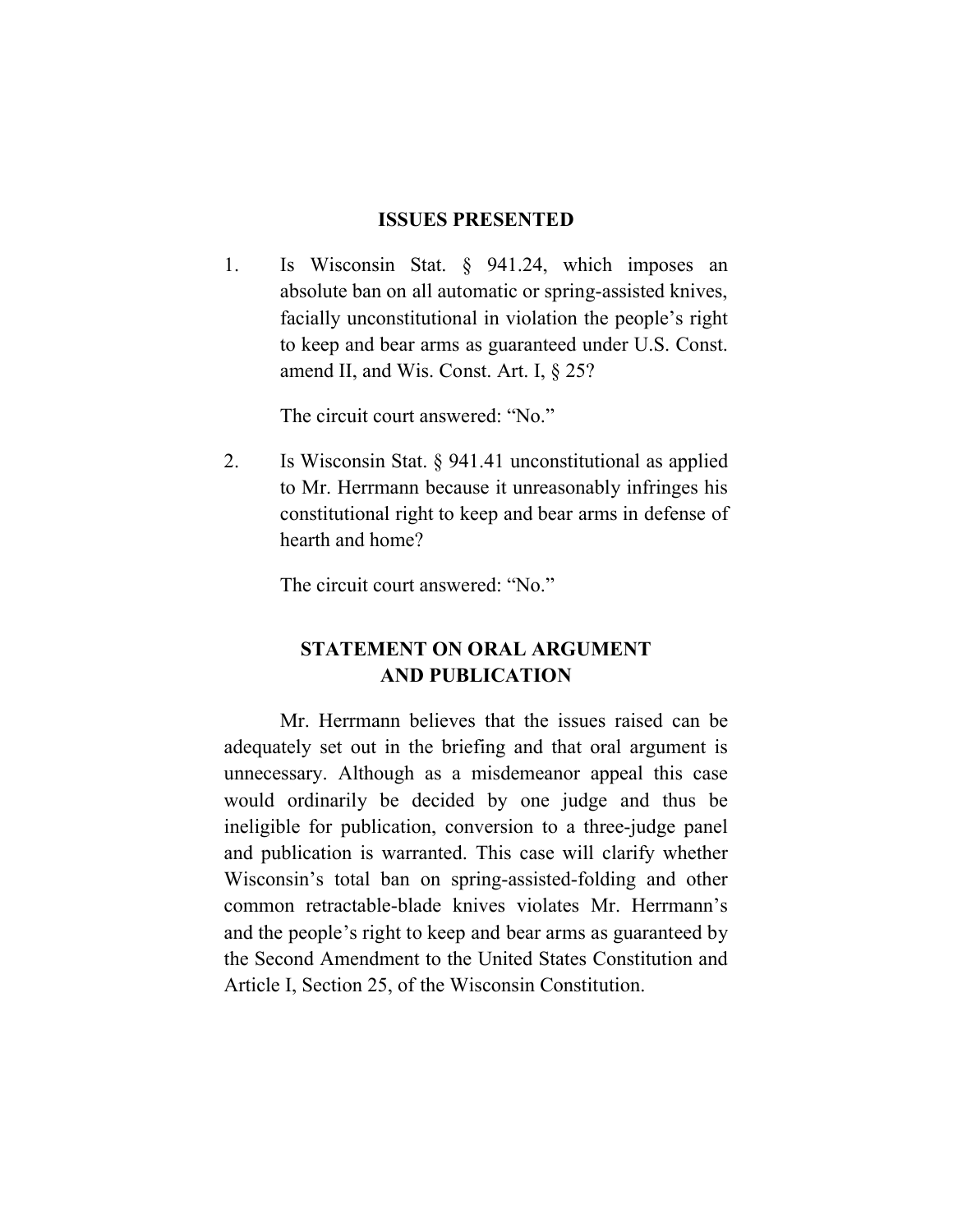#### **STATEMENT OF THE CASE AND FACTS**

On September 2, 2012, Cory Herrmann, while showing friends visiting his home a spring-assisted folding knife which Herrmann kept and carried in his home for protection, accidentally dropped the knife. (16:2-3, 5). As Mr. Herrmann attempted to catch it, he pinned the falling knife against his leg. (16:2-3). Mr. Herrmann's action in pinning the knife against his leg caused the knife to penetrate his skin, nicking his femoral artery. (16:3).

Mr. Herrmann with his leg bleeding walked to his bathroom and asked his friends to call 911. (2-2). Police officers accompanying an ambulance team found the knife with which Mr. Herrmann had caused his injury. The knife "was a spring-assisted folding knife with a 4-inch blade and a total length of 9 inches." (2:2). Police also found a second spring-assisted knife and a "glass water bong" in the home.  $(2:2)$ .

On April 1, 2013, the state charged Mr. Herrmann with one count of possession of a switchblade knife, in violation of Wis. Stat. § 941.24(1), and one count of possession of drug paraphernalia, in violation of Wis. Stat. § 961.573(1). (2:1-2).

On July 5, 2013, Mr. Herrmann moved to dismiss count 1, possession of a switchblade, on the basis that Wis. Stat. § 941.24(1)'s total ban on possessing spring-assisted and other retractable-blade knives violates both the federal and Wisconsin constitutional guarantee of the people's right to keep and bear arms. U.S. Const. amends. II & XIV; Wis. Const. art. I, § 25. (5:1-6). Mr. Herrmann had no prior convictions, was not a gang member and possessed the knife in his own home for protection. (5:2). Mr. Herrmann argued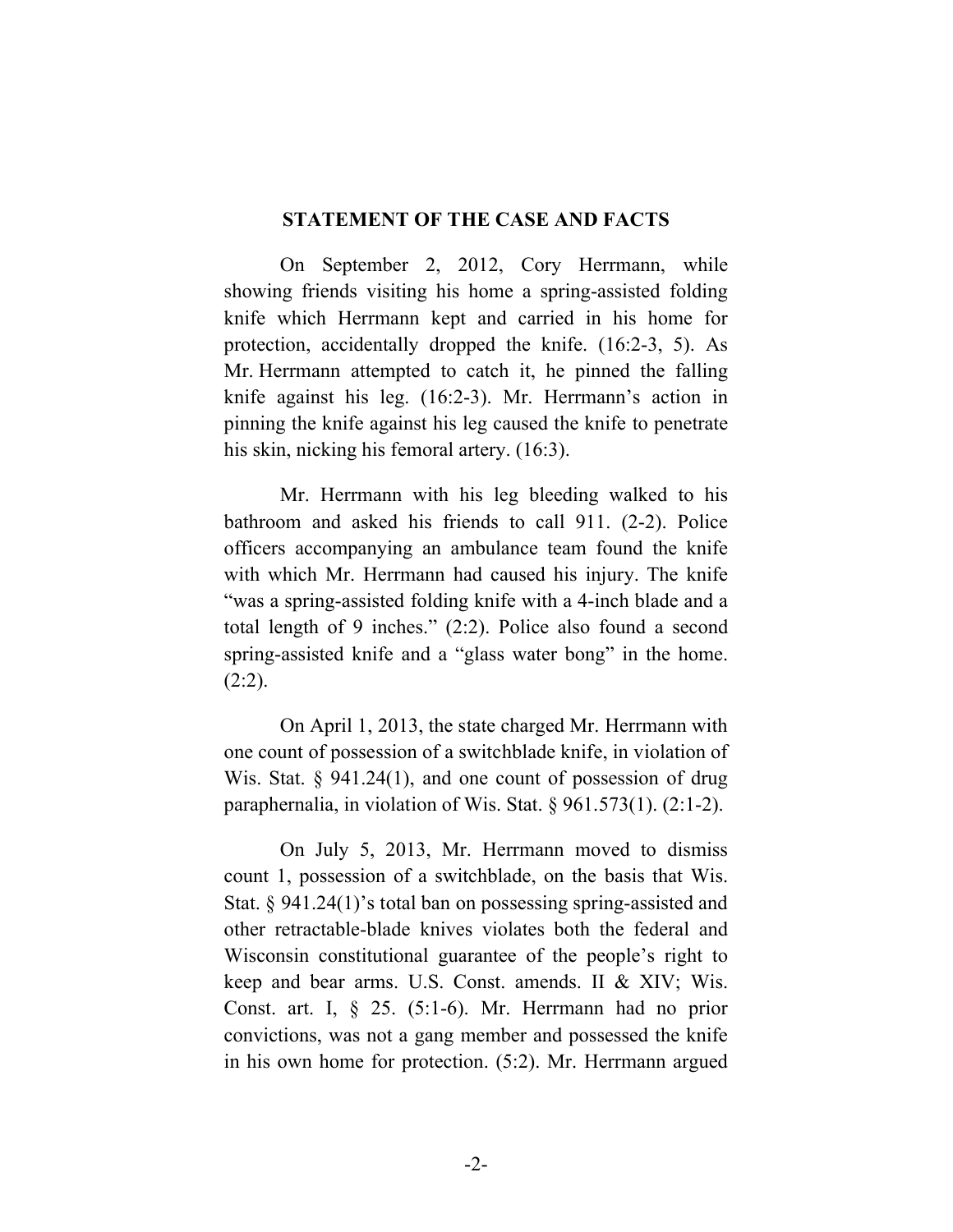on the basis of the holding and analytical framework set forth in *District of Columbia v. Heller*, 554 U.S. 570, 128 S.Ct. 2783, 171 L.Ed.2d 637 (2008), and on cases interpreting *Heller*, that Wis. Stat. § 941.24(1) is unconstitutional both on its face and as applied to Mr. Herrmann.

The state filed a written response. (7:1-5).

On December 18, 2013, the circuit court issued a written decision and order. (8:1-6). (App. 103-07). Citing pre-*Heller* cases, the court stated the party challenging a statute bears the burden of proof, that statutes are presumed constitutional and that courts must indulge every presumption and resolve all doubt in favor of constitutionality. (8:2). The court stated that it "must balance the conflicting rights of an individual to keep and bear arms for lawful purposes against the authority of the State to exercise its police power to protect the health, safety and welfare of its citizens." (8:5). The court ruled that although Herrmann may have possessed the knife in his own home for self defense:

> This is not a sufficient reason to overcome the State's interest in protecting the health, safety and welfare of its citizens from a dangerous weapon. Herrmann could have easily used a non-prohibited weapon for his protection. The statutory ban on switchblade knives does not unreasonably impair Herrmann's right to keep and bear arms.

(8:5). Accordingly, the court denied Mr. Herrmann's motion to dismiss. (8:6).

On July 1, 2014, the case proceeded to a court trial on stipulated facts. (16:1-12). By stipulation, Mr. Herrmann informed the court that on September 2, 2012, he injured himself with a switchblade knife in his home in Appleton, Wisconsin. (16:2). The accident occurred while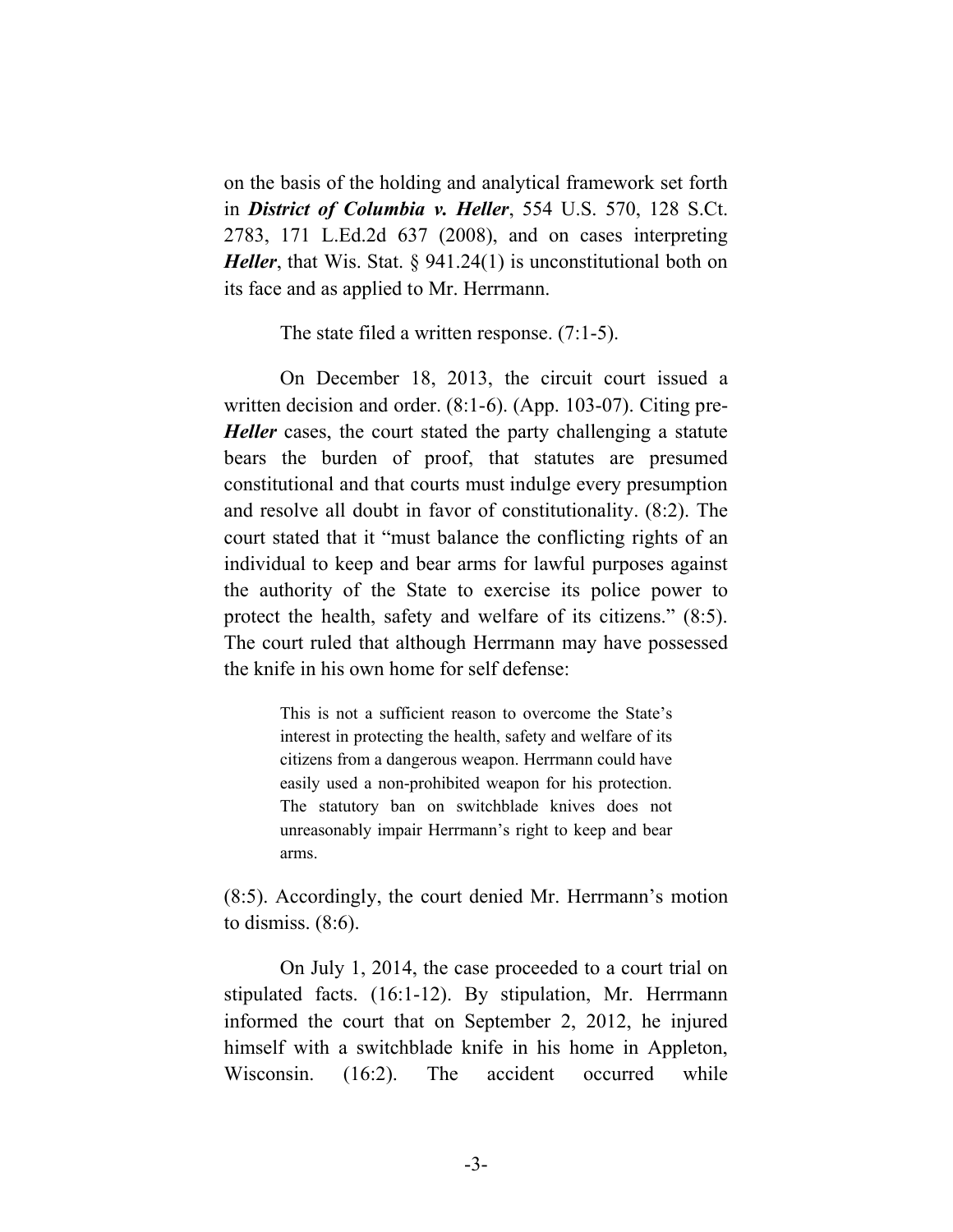Mr. Herrmann was showing his knife to a friend. (16:2-3). Mr. Herrmann dropped the knife and while trying to catch it accidentally stabbed himself in the leg, cutting his femoral artery. (16:3). Officers responding to a call for assistance found the knife Mr. Herrmann injured himself with, and also found a "glass bong." (16:3). It was further stipulated that "Mr. Herrmann is not in a gang and does not use the switchblade for any offensive purpose" and that Mr. Herrmann "possessed [the] switchblade in his own home for his own protection." (16:3). (App. 108-11).

The state agreed with the stipulated facts as presented. (16:4). Mr. Herrmann asked the court to find him not guilty; the state asked the court to find him guilty. (16:4). The court found Mr. Herrmann guilty on both counts. (16:6). The court imposed fines and costs for both convictions. (10:1; 16:10- 11). (App. 101).

Mr. Herrmann timely filed a notice of intent to pursue postconviction relief (11:1), and later a notice of appeal.  $(12:1-2)$ .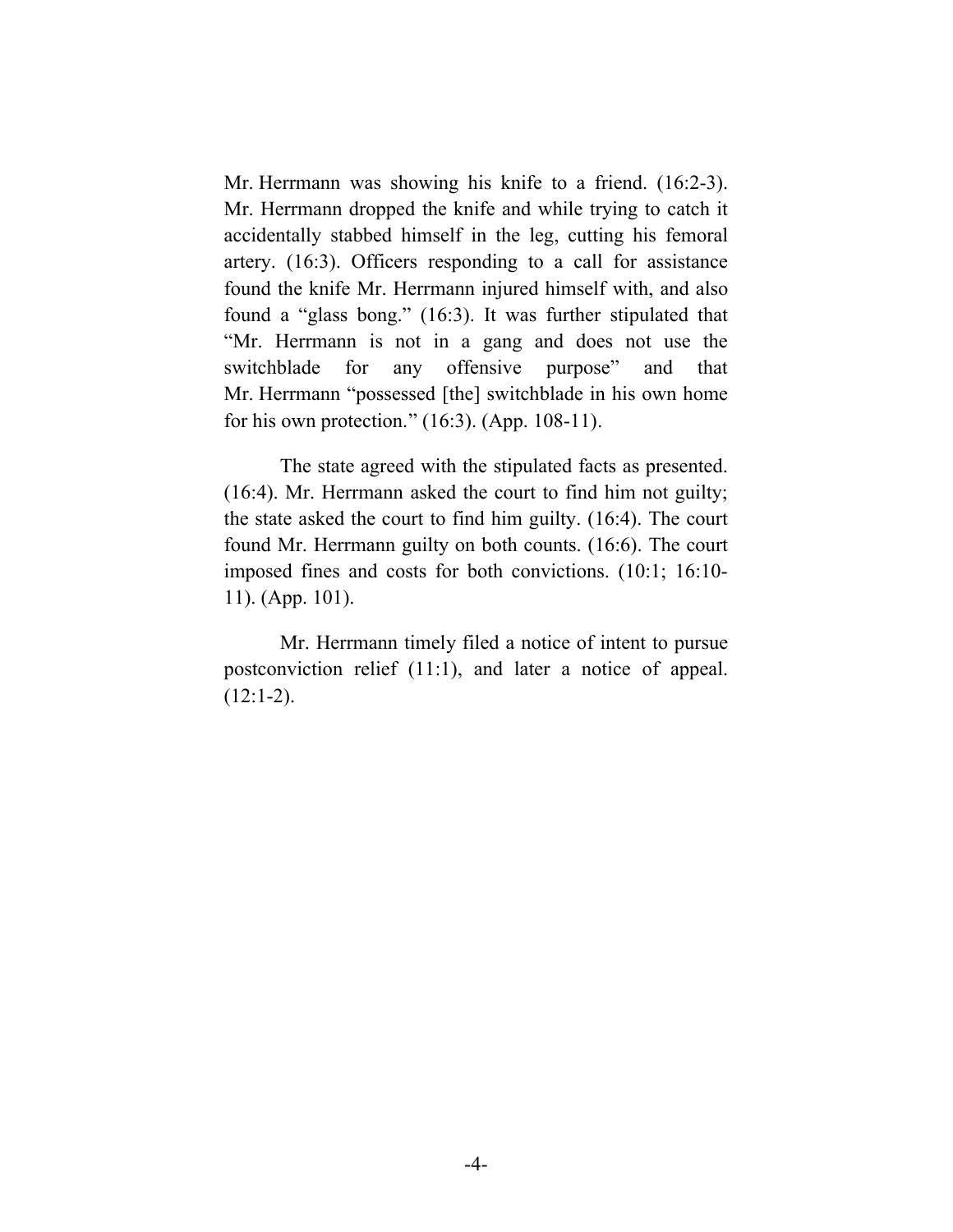#### **ARGUMENT**

I. Wisconsin's Absolute Prohibition of Spring-Assisted Knives and Other Knives Proscribed Under Wis. Stat. § 941.24 Violates Mr. Herrmann's and the People's Second Amendment Right to Keep and Bear Arms; the Total Ban of a Category of Arms Which the People have Right to Keep and Bear for Protection Renders the Statute Facially Unconstitutional, and Thus Void.

Mr. Herrmann was charged with and convicted of possessing a spring-assisted folding knife, which he carried in his home for protection. (16:3). In Wisconsin it is illegal for any person, anywhere, for any reason to sell, purchase, possess or go armed with "any knife having a blade which opens by pressing a button, spring or other device in the handle, or by gravity or by a thrust or movement." Wis. Stat. § 941.24(1). Because Mr. Herrmann and the people of Wisconsin have a fundamental Second Amendment<sup>1</sup> right to keep and bear arms of the type categorically banned under § 941.24(1), Wisconsin Stat. § 941.24(1) is unconstitutional on its face.<sup>2</sup> Consequently, the statute is void and Mr. Herrmann's conviction for violating § 941.24(1) must be vacated.

 $\overline{\phantom{a}}$ U.S. Const. amend. II.

 $2$  The right to bear arms is also guaranteed by Wis. Const. Art. I, § 25, which provides: "The people have the right to keep and bear arms for security, defense, hunting, recreation or any other lawful purpose." Wisconsin's right-to-bear-arms provision cannot provide less protection or fewer rights than the federal constitution's Second Amendment. However, nor does it appear to provide greater protection or rights. The issues Mr. Herrmann raises are guaranteed by both, but for efficiency sake the brief will refer to the Second Amendment only.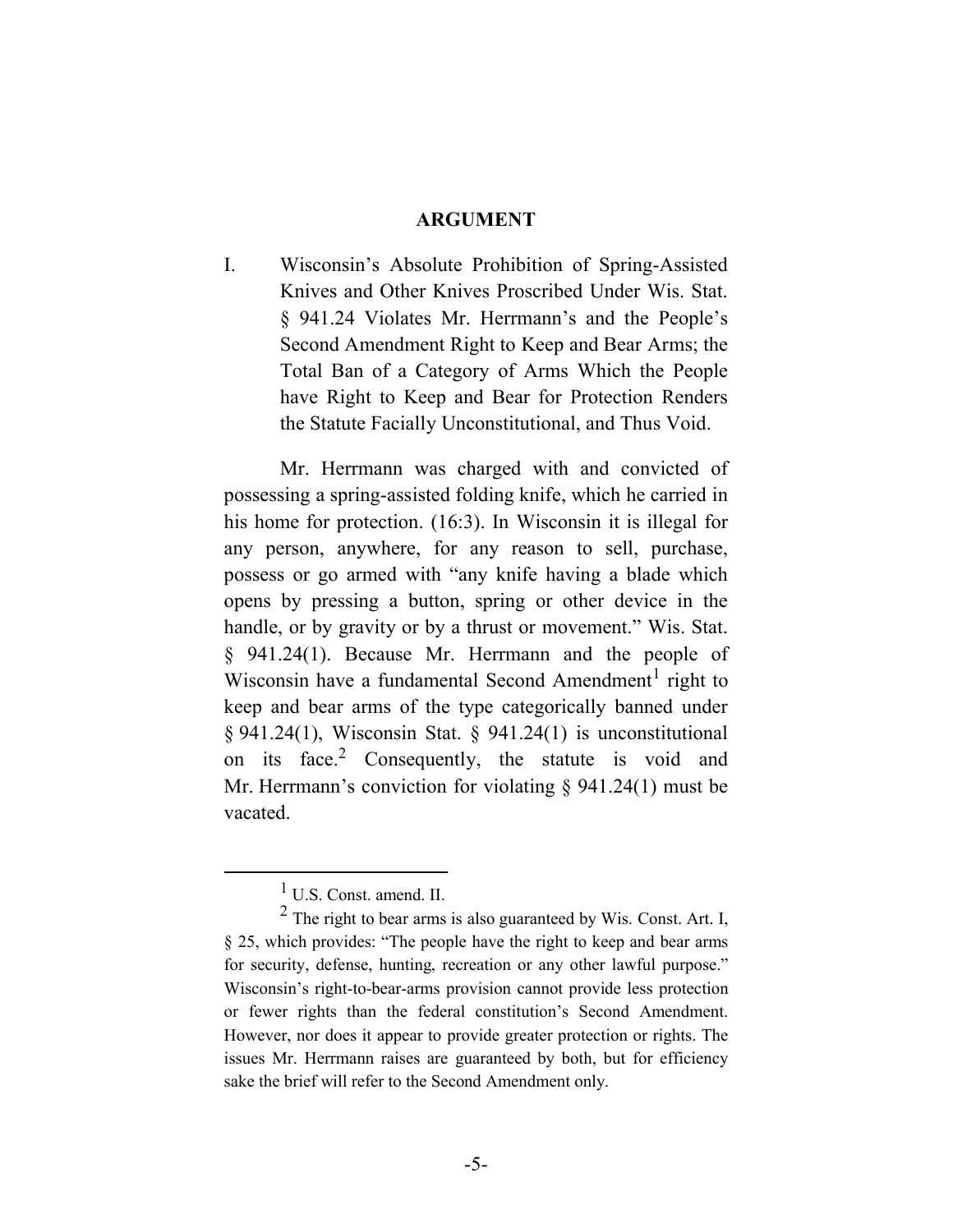The Second Amendment to the United States Constitution reads in its entirety:

> A well regulated Militia, being necessary to the security of a free State, the right of the people to keep and bear Arms, shall not be infringed.

Until recently it was unclear whether the Second Amendment conferred any sort of fundamental or individual right, or whether it applied only to federal regulation of state militia. The issue is now resolved. In *District of Columbia v. Heller*, 554 U.S. 570, 592, 128 S.Ct. 2783, 171 L.Ed.2d 637 (2008), the Supreme Court ruled that the Second Amendment "codified a *pre-existing*" enumerated "individual right to possess and carry weapons in case of confrontation." (emphasis in original). The Court has declared the right to keep and bear arms to be "among those fundamental rights necessary to our system of ordered liberty." *McDonald v. City of Chicago, Ill.*, 561 U.S. 742, 778, 130 S.Ct. 3020, 177 L.Ed.2d 894 (2010).

Rights guaranteed under the Second Amendment are applicable to the states by incorporation via the Fourteenth Amendment. *Id.* 561 U.S. at 791; U.S. Const. amend. XIV. Wisconsin Stat. § 941.24, which institutes a complete ban on an entire category of arms, must therefore be evaluated under the standards and analytic framework set forth in *Heller* and *McDonald*, as well as in subsequent cases interpreting Second Amendment rights under those cases.

What has emerged from *Heller* and *McDonald* is "a two-pronged approach to Second Amendment challenges. First, [the court] ask[s] whether the challenged law imposes a burden on conduct falling within the scope of the Second Amendment guarantee…If it does not, [the] inquiry is complete. If it does, [the court] evaluate[s] the law under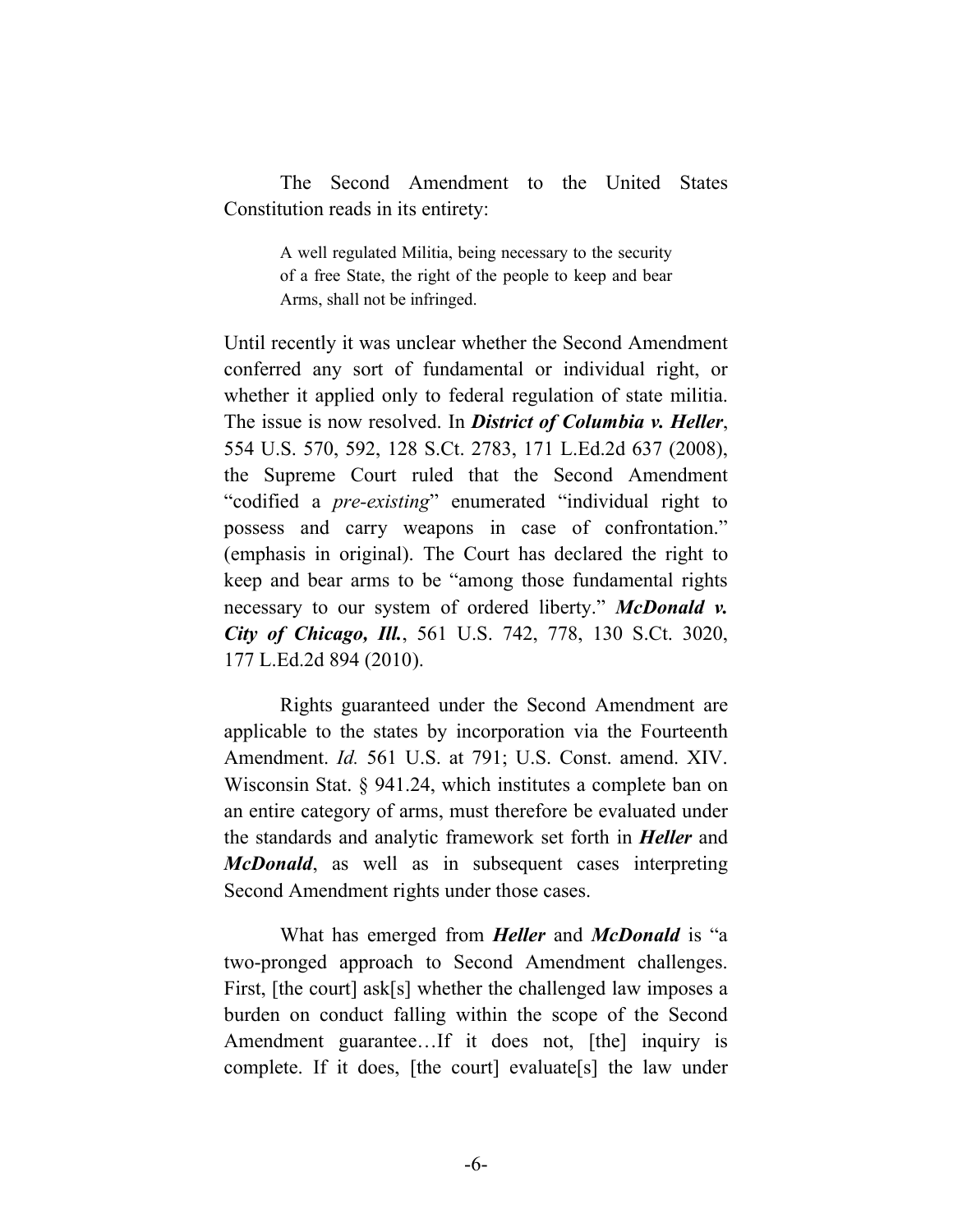some form of means-end scrutiny. If the law passes muster under that standard, it is constitutional. If it fails, it is invalid." (Citation omitted: footnote omitted) *United States v. Marzzarella*, 614 F.3d 85, 89 (3rd Cir. 2010); *also see Ezell v.*  **City of Chicago**, 651 F.3d 684, 707 ( $7^{\text{th}}$  Cir. 2011).

Application of that standard and analytical framework establishes that Wis. Stat. § 941.24 is unconstitutional on its face.

> A. Standard of Review and Applicable Level of Constitutional Scrutiny.

A case challenging the constitutionality of a statute presents a question of law which this court reviews de novo. **State v. Baron**, 2009 WI 58, ¶ 10, 318 Wis. 2d 60, 769 N.W.2d 34. A statute is unconstitutional on its face if it cannot be enforced under any circumstances. *State v. Wood*, 2010 WI 17, ¶ 13, 323 Wis. 2d 321, 780 N.W.2d 63. A statute that is unconstitutional on its face is "void 'from its beginning to the end.'" *Id.*

*Heller* and *McDonald* categorically reject the method of analysis or level of scrutiny the Wisconsin Supreme Court applied when deciding pre-*Heller* Second Amendment issues, and which the circuit court here erroneously utilized when denying Mr. Herrmann's motion to dismiss. (8:1-6). In *State v. Cole*, 2003 WI 112, 264 Wis. 2d 520, 665 N.W.2d 328, the court stated "we do not agree…that strict scrutiny or intermediate scrutiny is required" in Second Amendment cases. *Id.* at ¶ 21. The court ruled that unlike statutes limiting First Amendment rights, statutes regulating Second Amendment rights are presumed constitutional. *Id.* at ¶¶ 12, 13. The court then applied the "relatively deferential" test that "focuses on the balance of interests at stake." *Id.* at ¶¶ 23, 27. The court stated under this interest-balancing approach "the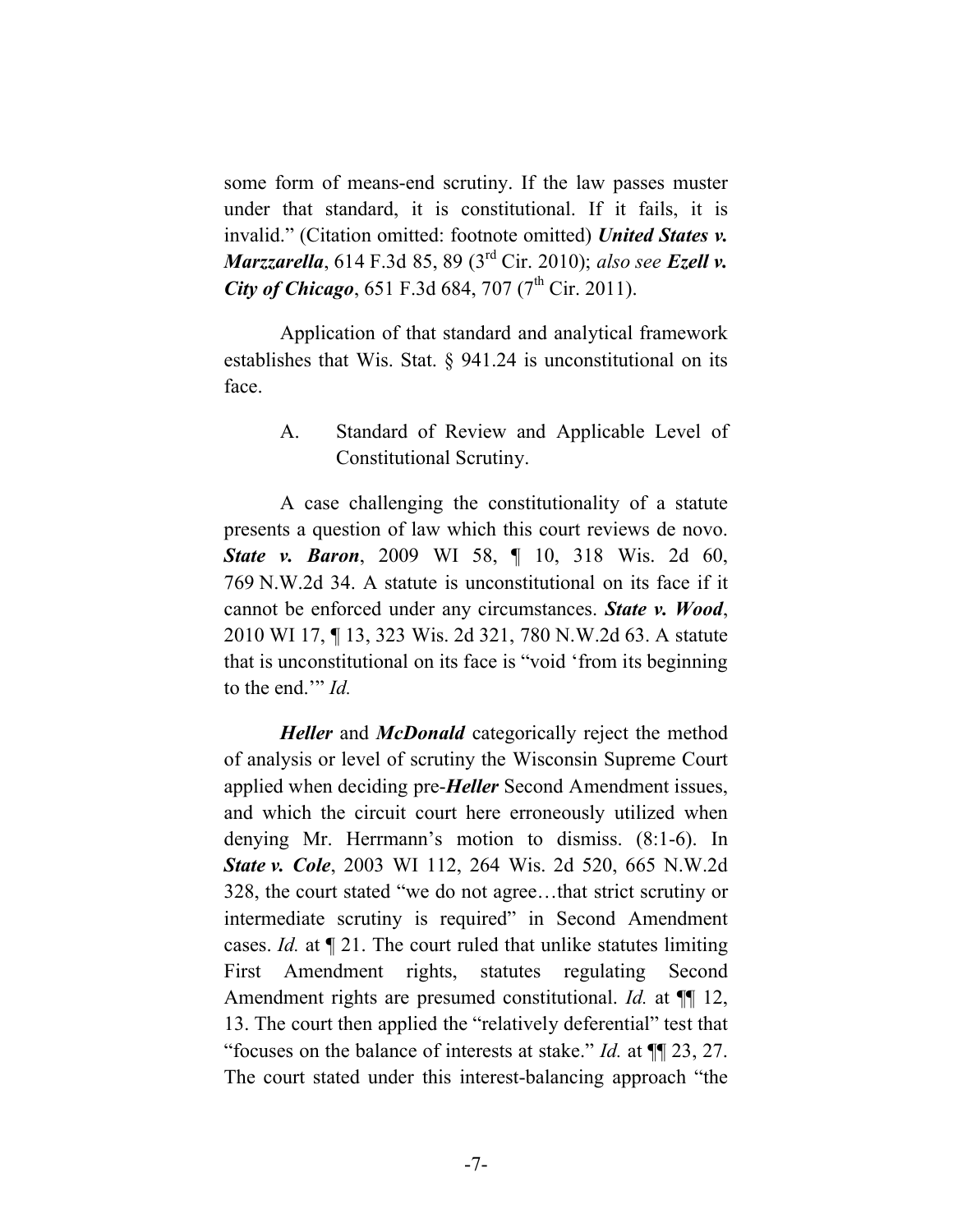test has been whether the statute constitutes a 'reasonable regulation' in light of the state's police powers." *Id.* at ¶ 22. *See also State v. Hamdan*, 2003 WI 112, 264 Wis. 2d 433, 665 N.W.2d 785, decided the same day.

In *Heller* the United States Supreme Court declared "We know of no other enumerated constitutional right whose core protection has been subjected to a freestanding 'interestbalancing' approach." 554 U.S. at 634. The Court noted protections enumerated under the First Amendment and stated "The Second Amendment is no different." *Id.* at 635. In *McDonald* the Court reaffirmed that in *Heller* "we expressly rejected the argument that the scope of the Second Amendment right should be determined by judicial interest balancing." 561 U.S. at 785-86. The Court in *Heller* did not specify a particular level of scrutiny because "[u]nder any of the standards of scrutiny" the Court has "applied to enumerated constitutional rights," banning Second Amendment-protected arms "to 'keep' and use for protection of one's home and family…would fail constitutional muster." *Heller*, 554 U.S. at 628-29.

The Court stated that "enshrinement of constitutional rights necessarily takes certain policy choices off the table." 554 U.S. at 636. What *Heller* takes off the table is "the absolute prohibition" of a category of Second Amendmentprotected arms "held and used for self-defense in the home." *Id.* Accordingly, *Heller* and *McDonald* establish that statutes regulating Second Amendment rights must, depending upon circumstances satisfy or survive either strict scrutiny or intermediate scrutiny. *Heller*, 554 U.S. at 628-29, 635; *McDonald*, 561 U.S. at 785-86; *also see Ezell v. City of Chicago*, 651 F.3d 684, 707 (7<sup>th</sup> Cir. 2011).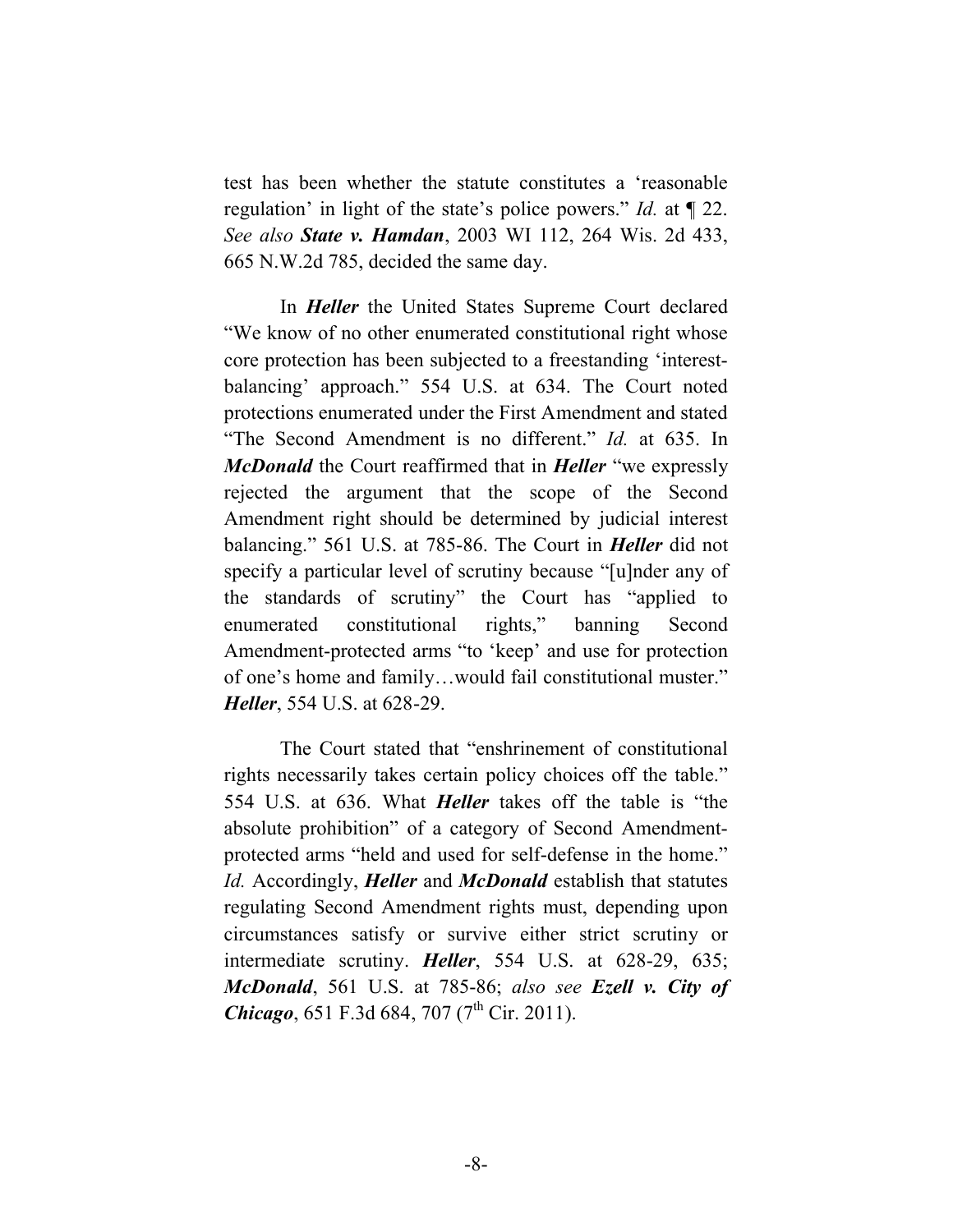Under First Amendment analogues referenced in *Heller* and *McDonald*, content-based regulations are presumptively invalid and get strict scrutiny analysis while time, place and manner regulations are subject to intermediate scrutiny. *See Ezell v. City of Chicago*, 651 F.3d at 707. That is, statutes that place a severe burden on the core Second Amendment right of armed self-defense (e.g. a total ban on Second Amendment-protected conduct or category of arms) must survive strict scrutiny analysis. *See e.g.*, *Bateman v. Perdue*, 881 F.Supp.2d 709 (E.D.N.C. 2012). Statutes that merely regulate rather than restrict core Second Amendment rights such as by limiting rights of particularly dangerous persons (e.g. felons or the mentally ill), or the right to keep and bear arms in sensitive places (e.g. schools or government buildings), or by imposing conditions or qualifications (e.g. requiring permits), are subject to intermediate scrutiny. *Heller*, 554 U.S. at 626-27; *McDonald*, 561 U.S. at 786; *Ezell*, 651 F.3d at 708.

"To survive strict scrutiny, the State has the burden to show that the 'regulation is necessary to serve a compelling state interest and that it is narrowly drawn to achieve that end.'" *State v. Baron*, 2009 WI 58, ¶ 45, 318 Wis. 2d 60, 769 N.W.2d 34; quoting *Boos v. Barry*, 485 U.S. 312, 321, 108 S.Ct. 1157, 99 L.Ed.2d 333 (1988). Intermediate scrutiny requires the state to establish that the challenged statute serves an important government interest and the means it employs are substantially related to the achievement of that interest. *U.S. v. Skoien*, 614 F.3d 638, 641-42 (2010). Courts have repeatedly held that under intermediate scrutiny it is not enough for the government to assert that it has a legitimate public interest. Under intermediate scrutiny the government "must demonstrate that the recited harms are real, not merely conjectural, and that the regulation will in fact alleviate these harms in a direct and material way." *Turner Broadcasting*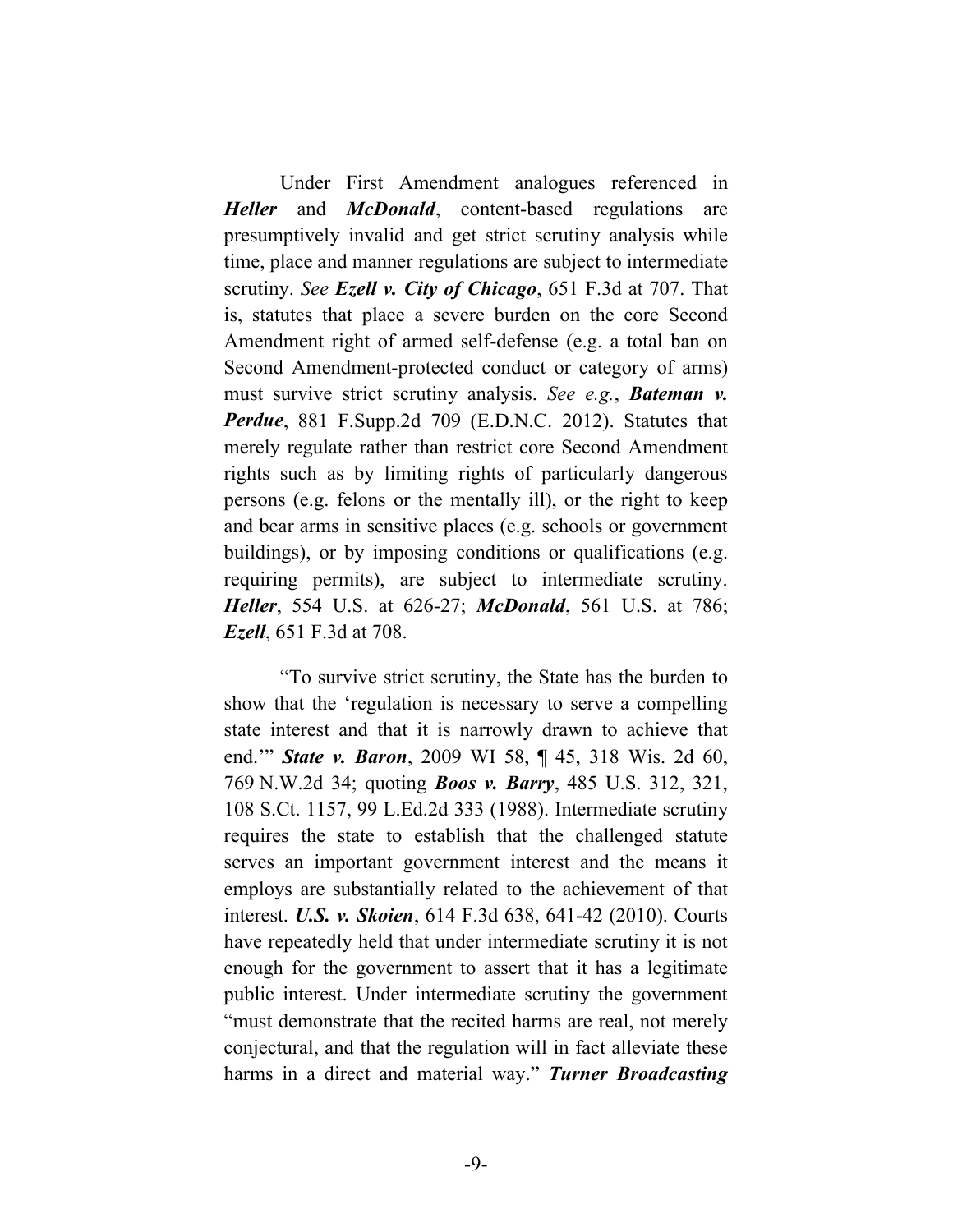*System Inc. v. F.C.C.*, 512 U.S. 622, 664, 114 S.Ct. 2445, 129 L.Ed.2d 543 (1994).

> B. Wisconsin Stat. § 941.24(1) Bans Arms of a Type the People Have a Second Amendment Right to Keep and Bear for self-defense or protection.

*Heller* acknowledges that enumerated rights codified or conferred by the Second Amendment, while fundamental, are not unlimited. The right is "not a right to keep and carry any weapon whatsoever in any manner whatsoever and for whatever purpose." 554 U.S. at 626. Citing *United States v. Miller*, 307 U.S. 174, 59 S.Ct. 816, 83 L.Ed. 1206 (1939), *Heller* acknowledges that "the Second Amendment right, whatever its nature, extends only to certain types of weapons." 554 U.S. at 623.

*Heller* rejected the argument that the Second Amendment applies to "only those arms in existence in the 18th century." 554 U.S. at 582. But *Heller* makes clear that any type of weapon or arm in common use or that could be used by militiamen or for private self-defense at the time of the Second Amendment's ratification is a type of arm afforded Second Amendment protection. 554 U.S. at 624-25. Thus, while modern multi-shot handguns which use metallic encased ammunition bear little technological resemblance to the muzzle-loaded black powder single-shot handguns in existence at the end of the  $18<sup>th</sup>$  century, *Heller* makes clear that modern handguns are Second Amendment arms.

Automatic knives banned by Wis. Stat. § 941.24, including spring-assisted knives like Mr. Herrmann's, have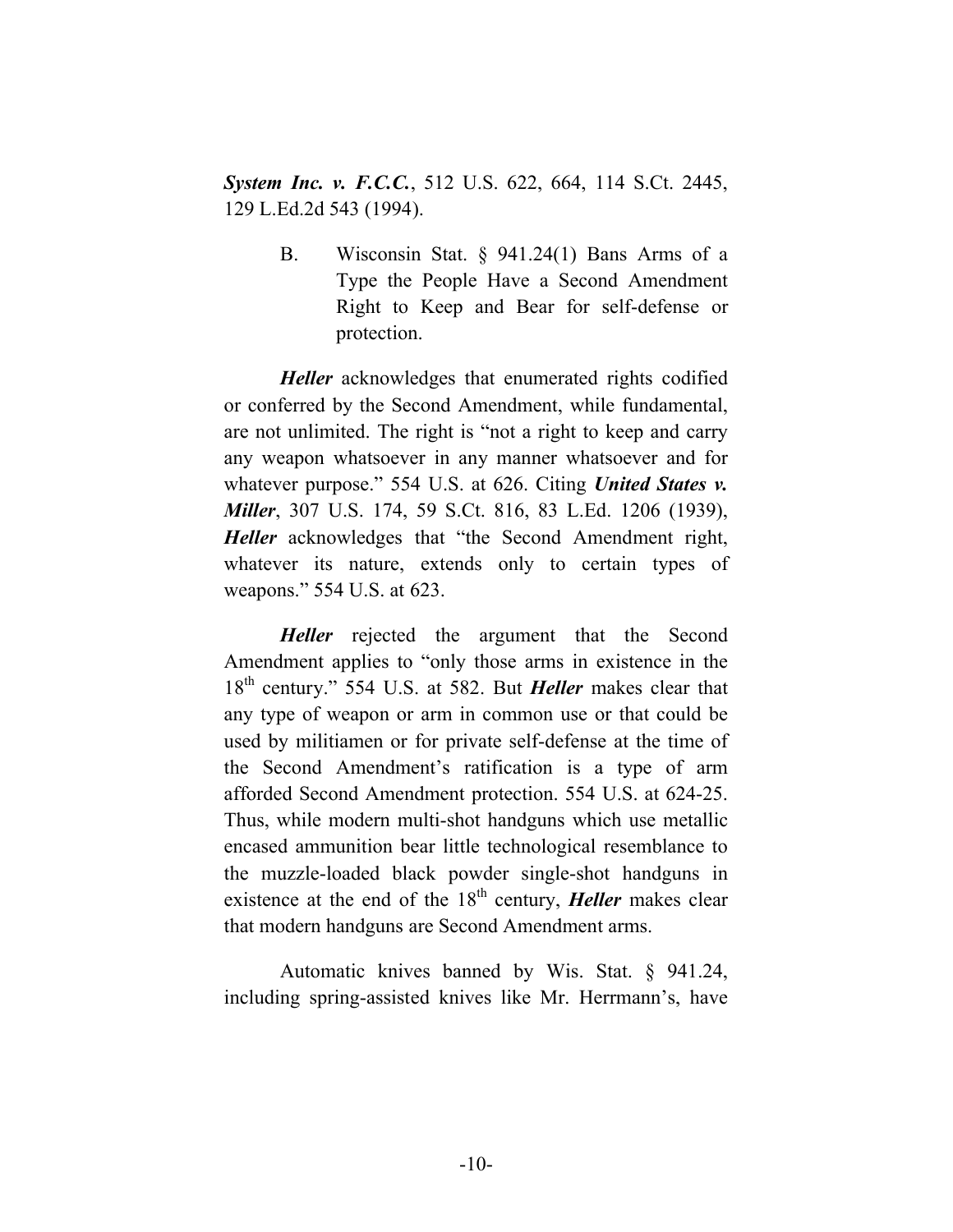existed since at least the early  $18<sup>th</sup>$  century.<sup>3</sup> With the exception of being made from better materials, modern spring-assisted knives utilize the same technology as their 18th century counterparts. *See* David B. Kopel, Clayton E. Cramer & Joseph Edward Olson, *Knives and the Second Amendment*, U. Mich. J.L. Reform, p. 197, n. 156 [Vol. 47:1, Fall 2013]. (App. 112-60). News stories and criminal cases from the  $18<sup>th</sup>$  century reference knives with springs that hold them open. *Id.* The federal Militia Act of 1792 required all able-bodied white men between 18 and 45 to possess, among other items, "a sufficient bayonet." Militia Act, ch. 33, 1 Stat. 271 (1792). One common type of  $18<sup>th</sup>$  century spring-assisted knife is what was, in effect, a spring-assisted switchblade bayonet attached to the barrel of a musket or handgun.<sup>4</sup>

By the late  $19<sup>th</sup>$  century automatic knives, including switchblades, were mass produced in the U.S. and marketed to workers and outdoorsmen, with cheap versions sold as novelty items.<sup>5</sup> A military version was issued to paratroopers during World War II. *See Knives and the Second Amendment*,

 <sup>3</sup> Erickson, Mark, *Antique American Switchblades*, Knause publications (2004); Benson, Ragnar, *Switchblade: The Ace of Blades*, Paladin Press, pp. 1-14 (1989); Mike Markowitz, *Knife on a Stick: The Rise and Fall of the Bayonet*, Defense Media Network, February 18, 2013. (App. 161-66).

<sup>4</sup> *See e.g.* National Army Museum on line exhibit at http://www.nam.ac.uk/online-collection/detail.php?acc=1956-02-394-1 ("The blunderbuss was a popular weapon for defending homes and property in the  $18<sup>th</sup>$  century and after 1770 began to be produced with a spring bayonet."). (App. 167-68); also see Ketland Blunderbuss at http://www.americanhistoricservices.com/ketland-blunderbuss.html (example of 18th century Blunderbuss bought in London by an American Soldier). (App. 169-70).

<sup>5</sup> Erickson, Mark, *Antique American Switchblades*, Knause publications (2004); Benson, Ragnar, *Switchblade: The Ace of Blades*, Paladin Press (1989).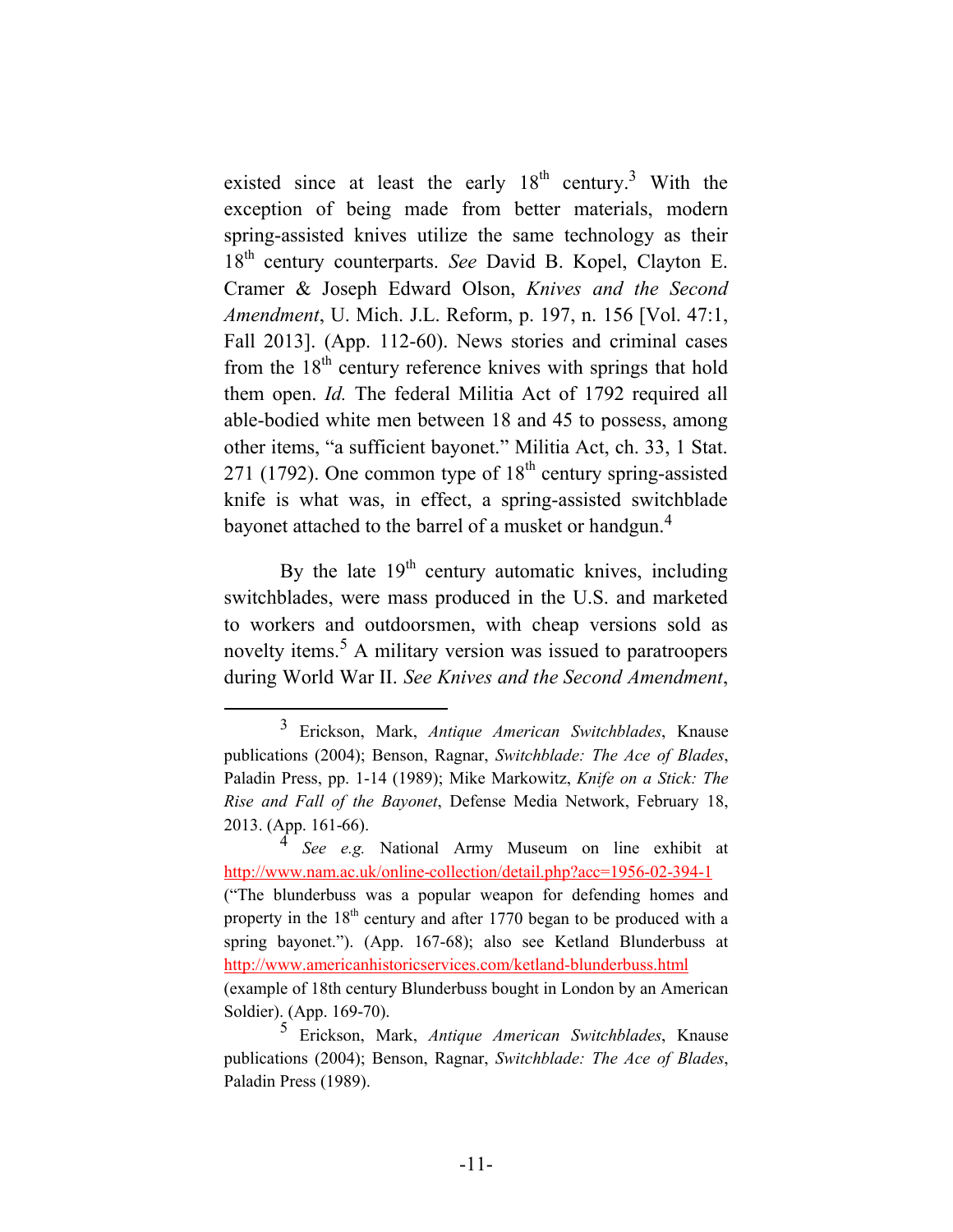*Id.* at pp. 175. (App. 120). Troops returning home with their U.S.-issued switchblades, or with the German Luftwaffe version or with the classic Italian-produced stiletto version picked up as a souvenir, as well as a run of popular Hollywood movies and one Broadway play, fueled a surge in popularity of switchblade knives, with 1.2 million switchblades purchased in the U.S. each year throughout the 1950's.<sup>6</sup> *Id.* at 175-76. (App. 120-21). This resulted in a federal legislative response in the federal Anti-Switchblade Act of 1958, which regulates but does not ban switchblades in the U.S., though it does ban switchblades in American Territories or Possessions (i.e. Puerto Rico). This in turn led many states, including Wisconsin, to enact statutory bans. *See* Paul A. Clark, *Criminal Use of Switchblades: Will the Recent Trend Towards Legalization Lead to Bloodshed?*, Connecticut Interest Law Journal, pp. 236-41 [Vol. 13.2, 2014]. (App. 171-225).

Wisconsin Stat. § 941.24 is titled "Possession of switchblade knife," but the types of knives made illegal to manufacture, sell, transport, purchase possess or go armed with is far broader than the stiletto switchblade of West Side Story fame. Specifically, § 941.24 bans "any knife having a blade which opens by pressing a button, spring or other devise in the handle or by gravity or by thrust or movement." The definition is far broader than that in the Federal Act. *See Op. Atty. Gen.* 21-87, 1987.

The Wisconsin statute basically bans all forms of automatic knife. That is, it bans any knife with a springassisted bias toward open that is released by a button or movement or action, or any knife that can be opened by gravity or by inertia from a thrust or action. *See e.g.*, *Knives* 

 <sup>6</sup>  $<sup>6</sup>$  Senate Judiciary Rep. No. 1429, at 6 (1958).</sup>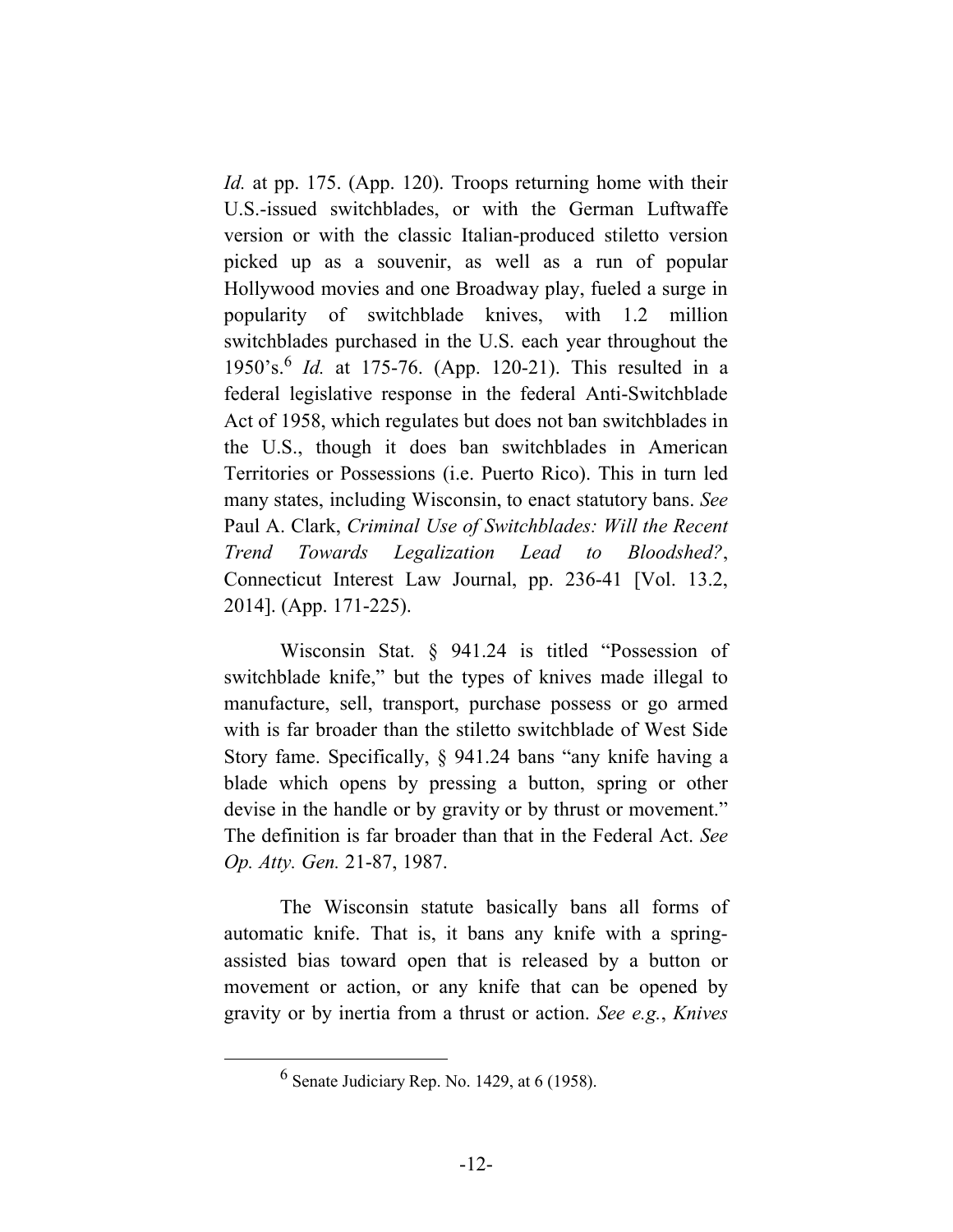*and the Second Amendment*, *Id.* at pp. 175-79. (App. 120-24). It includes a wide array of utility knives sold openly at stores likes Home Depot or Sears, such as the Husky Folding Lock-Back Utility Knife<sup>7</sup> or the Milwaukee Tool Fastback Spring Assisted Utility Knife.<sup>8</sup> It would include knives found in any reasonably well-stocked tool box or generally on any construction job site.<sup>9</sup>

The types of knives Wis. Stat. § 941.24(1) bans are currently legal to possess in the majority of states. *Criminal Use of Switchblades*, *Id.* at 219. (App. 171). Case law and common sense establish that the overwhelming majority of such knives "serve an important utility to many knife users, as well as firefighters, EMT personnel, hunters, fisherman and others." *Id.* at 227 (App. 179), quoting *In re Gilbert R.*, 211 Cal. App.  $4<sup>th</sup>$  514, 516 (2012). The knives Wisconsin bans, both historically and currently, are overwhelmingly used by law-abiding persons for lawful purposes as tools and as a weapon or arm for self-protection. *Id.* at 271-73. (App. 223-25).

As noted above, *Heller* did not upset the Court's earlier decision in *Miller* where the Court ruled that "the Second Amendment does not protect those weapons not

 <sup>7</sup> Paul A. Clark, *Criminal Use of Switchblades: Will the Recent Trend Towards Legalization Lead to Bloodshed?*, Connecticut Interest Law Journal, pp. 224-25 [Vol. 13.2, 2014]. (App. 176-77).

<sup>8</sup> Found here: http://www.homedepot.com/p/Milwaukee-Fastback-Spring-Assisted-Serrated-Utility-Knife-48-22- 1995/204494269. (App. 226-27).

<sup>9 &</sup>quot;An estimated 80% of pocketknives sold in the United States are designed to be opened one handed, usually by using the thumb to open the blade while the fingers of the same hand hold the handle. Virtually all of these knives could be considered a switchblade." Paul A. Clark, *Criminal Use of Switchblades: Id.* at p. 224 (App. 176).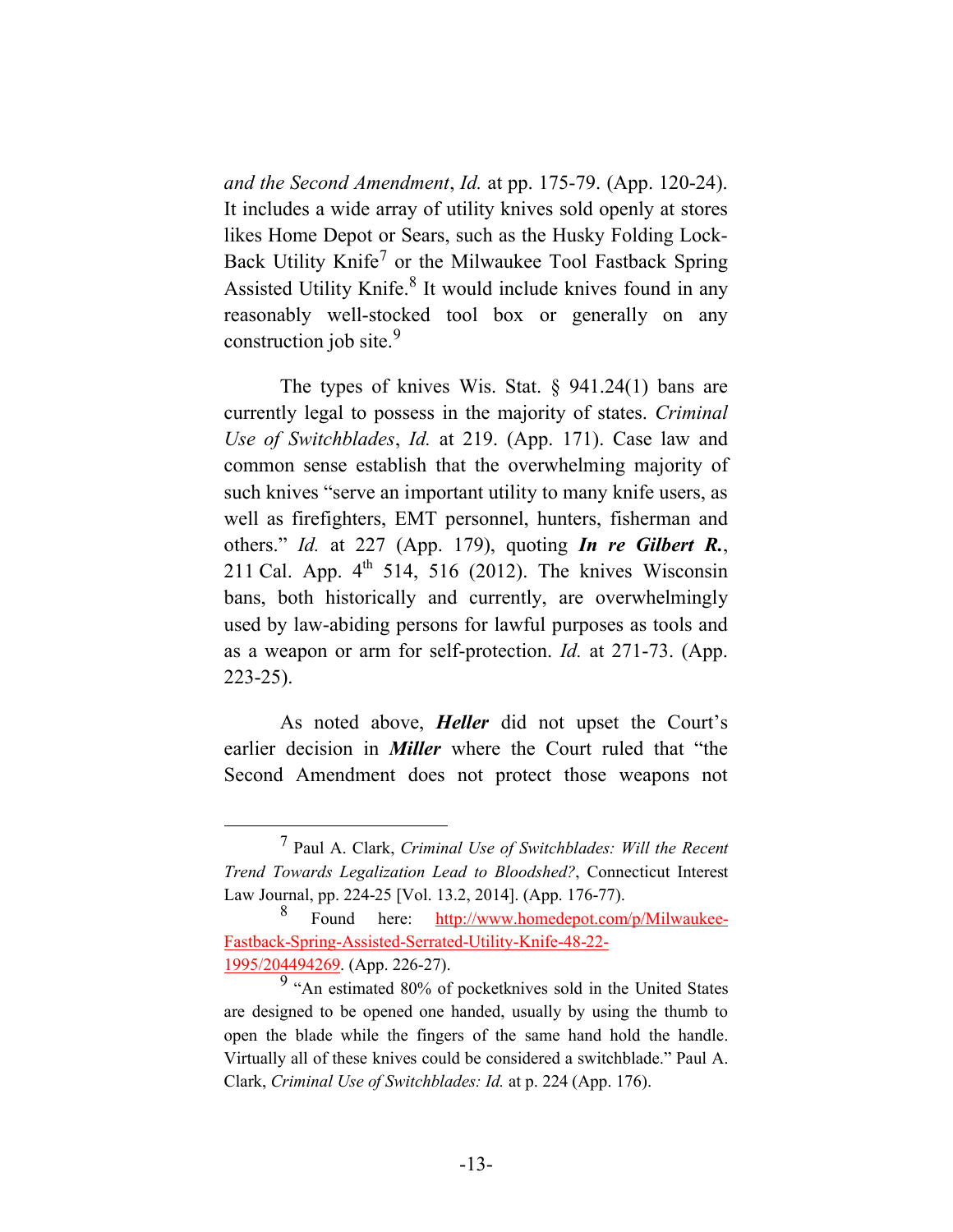typically possessed by law-abiding citizens for lawful purposes, such as short-barreled shotguns." 554 U.S. at 625. *Heller* supports the "historical tradition" of prohibiting the carrying of such "dangerous and unusual weapons." *Id.* at 627. This would provide the justification, presumably, for a ban on modern militia weapons which might include fully automatic firearms or personal cruise missiles or personal tactical nuclear arms. But it cannot be applied to automatic knives, including spring-assisted knives like Mr. Herrmann's. *Cf. State v. DeCiccio*, 315 Conn. 79, 86, 105 A.3d 165 (Conn. 2014) ("We agree, however, first that the second amendment protects the defendant's right to possess the dirk knife and police baton in his home, and, second, that the statute's complete ban on transporting those items between residences unduly burdens that right.").

The types of knives Wis. Stat. § 941.24(1) bans, including switchblades, gravity knives, butterfly knives and other automatic knives, are types of arms which for both historical and common use reasons are eligible for Second Amendment protection, and may be kept and borne for protection or self-defense of home and family.

## C. Constitutionality of Wis. Stat. § 941.24 in Light of *Heller* and *McDonald*.

The statute at issue in *Heller* specifically banned only one category of firearm, handguns; which would, then, include handguns possessed in one's home where "the need for defense of self, family and property is most acute." 554 U.S. at 574, 628. The statute was enacted to address legitimate public safety concerns, reduce crime and save lives. *Id*. at 693-94. The District of Columbia's decision to ban handguns no doubt stemmed from the fact that handguns are easy to conceal, are extremely dangerous and are often the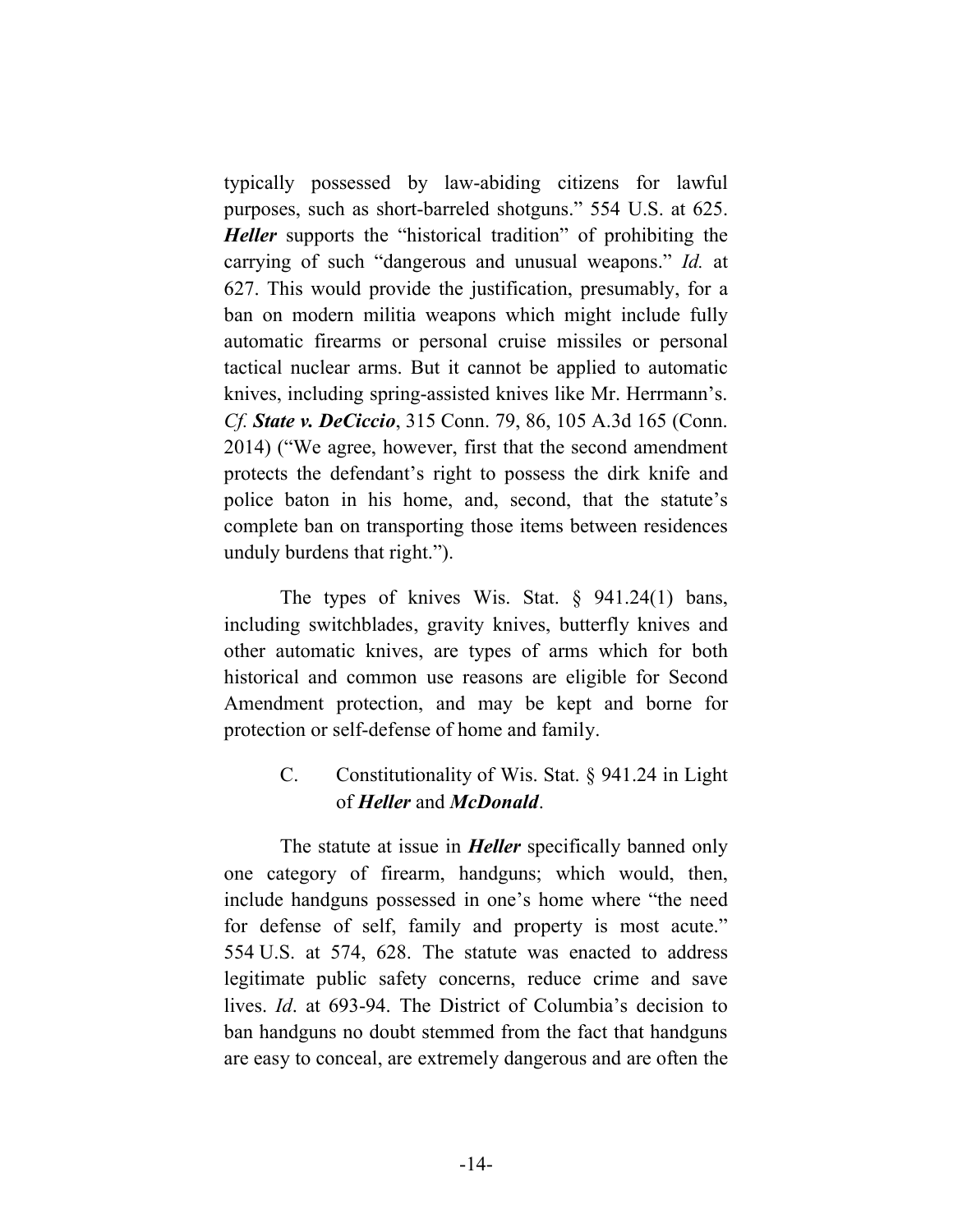weapon or arm of choice for serious crimes such as homicide, armed robbery and aggravated assault.

*Heller* acknowledged "the problem of handgun violence," but concluded that "enshrinement" of a fundamental individual right to keep and bear arms in the Bill of Rights "takes certain policy choices off the table." *Id.* at 636. What is "off the table" is enacting any statute that imposes an "absolute prohibition of" a Second Amendmentprotected category of arms "held and used for self-defense in the home." *Id.* The Court concluded that the Washington D.C. statute failed under either strict or intermediate scrutiny analysis because it was not one narrowly drawn to achieve a compelling state interest or one narrowly drawn to alleviate recited harms in a direct and material way.

Like the statute in *Heller*, Wis. Stat. § 941.24 imposes an absolute prohibition on a Second Amendment-protected category of arms, even when, as in the case at bar, the arm is kept or carried in the home for self protection. Because Wis. Stat. § 941.24 imposes an absolute prohibition on the possession of a category of arms commonly used and fully protected under the Second Amendment, the statute represents a policy choice *Heller* declares must be "off the table." *Id.*

Because Wis. Stat. § 941.24 imposes an absolute prohibition, it arguably should be analyzed using strict scrutiny. *Ezell v. City of Chicago*, 651 F.3d 684, 707-08  $(7<sup>th</sup>$ Cir. 2011). However, as in *Heller*, the statute at issue here "[u]nder any of the standards of scrutiny…would fail constitutional muster." 554 U.S. at 628-29. Consequently, regardless of whether strict or intermediate scrutiny applies, the state bears the burden proving Wis. Stat. § 941.24 does not impermissibly contravene rights enumerated under the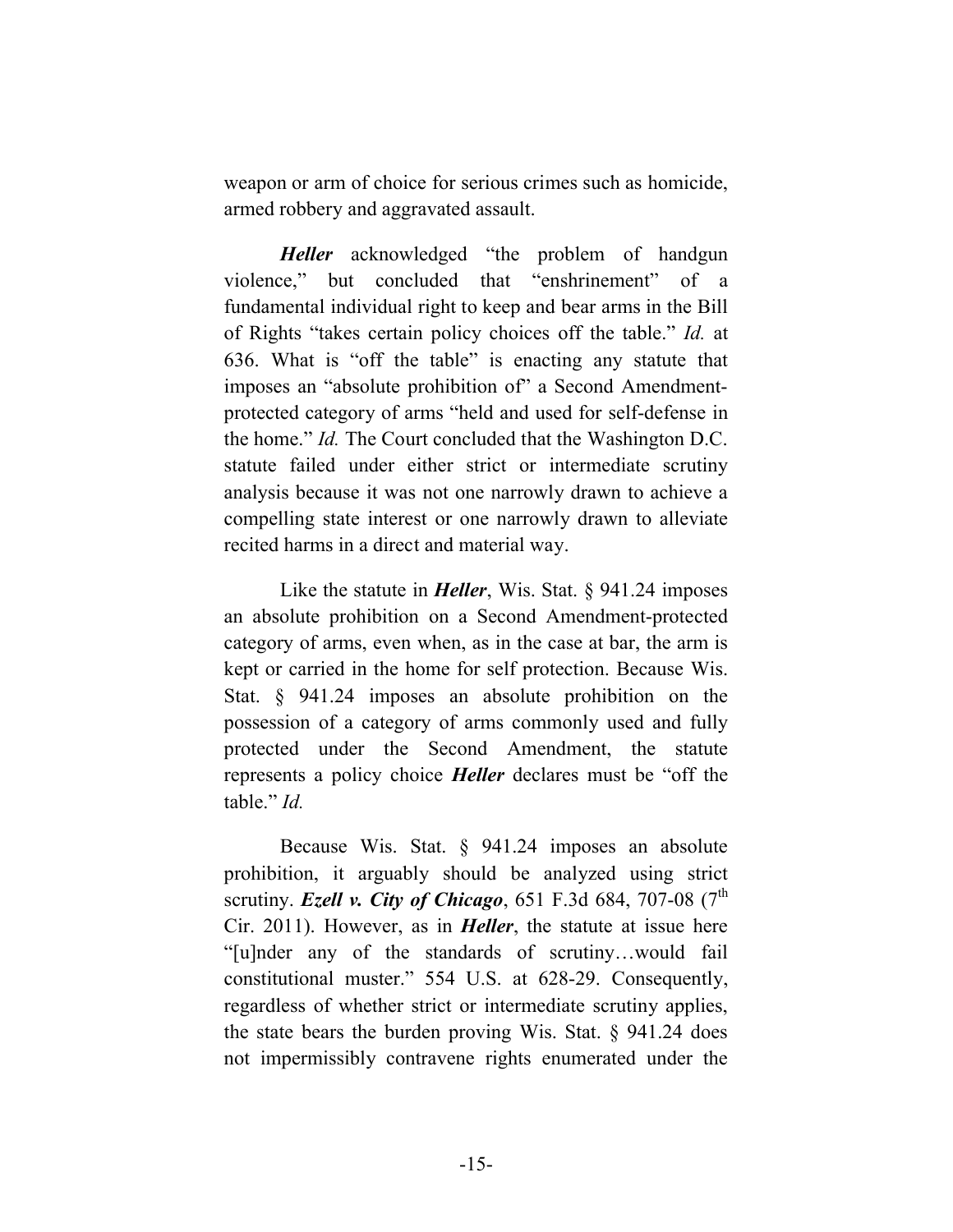Second Amendment and must satisfy that burden with clear evidence and not with mere conjecture. *Turner Broadcasting System Inc. v. F.C.C.*, 512 U.S. at 664.

Under the rationale of *Heller*, if handguns may not be prohibited despite a clear and demonstrable public safety concern, it follows that a less dangerous category of arms may not be prohibited.

It is both self-evident and empirically true that handguns are a greater threat to public safety than springassisted knives and other knives Wis. Stat. § 941.24 absolutely prohibits. FBI crime statistics show that in 2013 firearms were used in 69% of all murders in the United States and handguns specifically in  $47.2\%$ <sup>10</sup> All knives and cutting instruments combined totaled 12.2%. The same holds true for robberies and aggravated assaults. Handguns are the popular choice over all types of edged weapons, including fixed blade and automatic knives. $11$ 

It is both self-evident and empirically true that handguns are more dangerous than the category of knives banned by Wis. Stat. § 941.24. Data shows that "firearm injuries were 5.5 times more likely to result in death than knife wounds." *Knives and the Second Amendment*, *Id.* at 183. (App. 128). Thus, while a gun may arguably be the more effective arm when properly and appropriately used for protection or self-defense, the consequences of an accident with a gun are far more severe than those with an automatic knife.

 <sup>10</sup>*See Crime in the United States 2013, Expanded Homicide Table 11*, FBI. (App. 228-29)

<sup>11</sup> *See Crime in the United States 2013, Table 19*, FBI. (App. 230-31).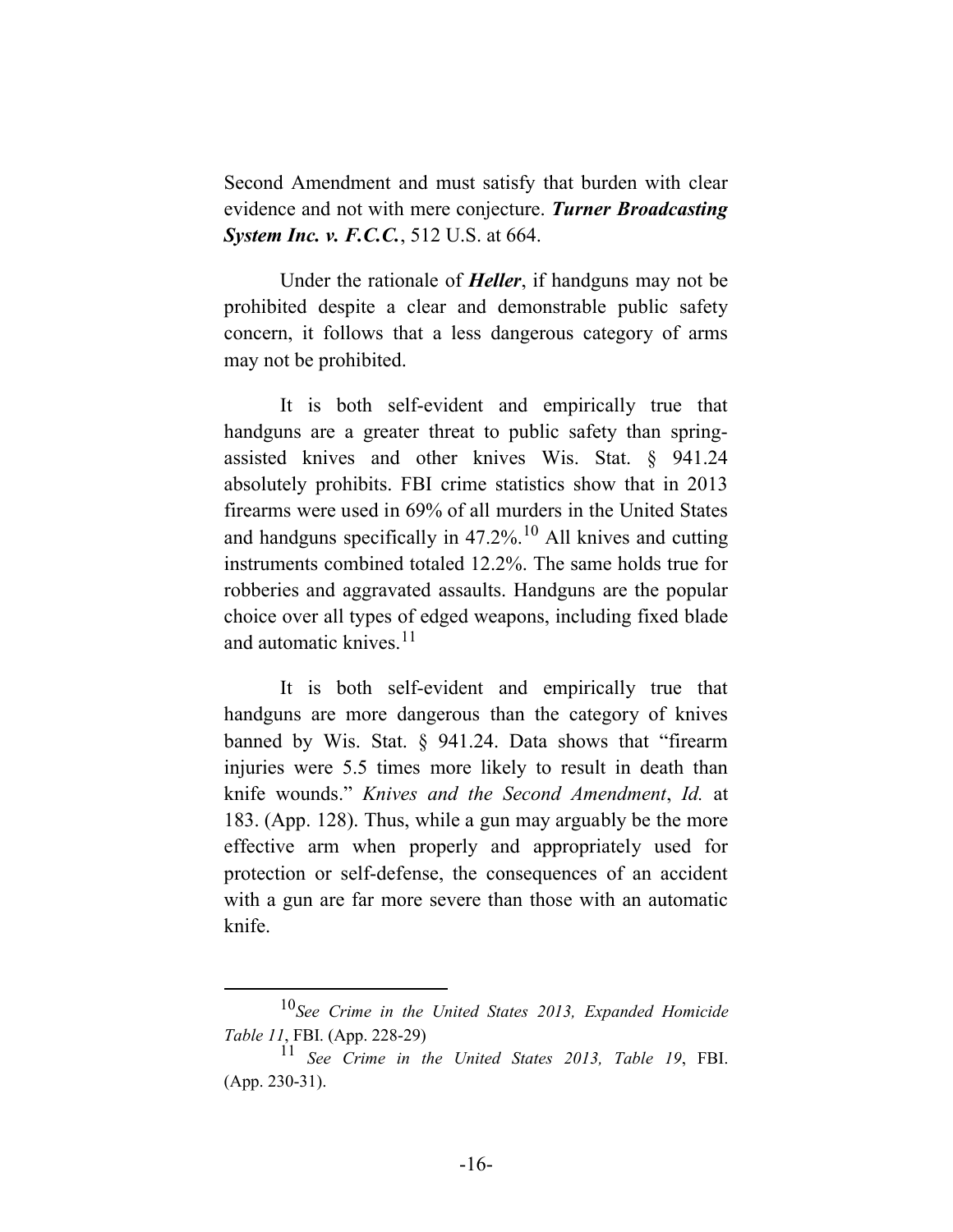Proponents of automatic knife bans have argued or cited cases and Senate testimony referencing that automatic knives are "specifically 'designed for quick use in a knife fight,'" that because they are "readily concealable" they are more "suitable for criminal use," and that they are "by design and use, almost exclusively the weapon of the thug and the delinquent." *State v. Murillo*, P.3d , 2015 WL 270053 (N.M. Ct. App. Slip Op. issued Jan. 21, 2015) (App. 232-37). The court in *Lacy v. State*, 903 N.E.2d 486 (Ind. Ct. App. 2009), citing legislative history relating to the Federal Anti-Switchblade Act of 1958 indicating:

> the 'problem of the use of switchblade and other quickopening knives for criminal purposes has become acute during recent years—particularly by juvenile delinquents in large urban areas,' and that 'police chiefs, almost without exception, indicate that these weapons are on many occasions the instrument used by juveniles in the commission of robberies and assaults.'

*Lacy*, 903 N.E.2d at 490.

Any claim that automatic knives are primarily owned and used by criminals is empirically verifiable and demonstrably false. It was false at the time the Federal Anti-Switchblade Act was passed in 1958, and Wisconsin's statute was enacted in 1959, and remains false today. An analysis of crime data and sales figures establishes that "the use rate [of switchblades for crimes] is almost certainly well under  $1\%$ " and that "a more realistic estimate is that less than 1/10 of one percent of switchblades in circulation were used in crime." Paul A. Clark, *Criminal Use of Switchblades: Will the Recent Trend Towards Legalization Lead to Bloodshed?*, Connecticut Interest Law Journal, p. 238 [Vol. 13.2, 2014]. (App. 190).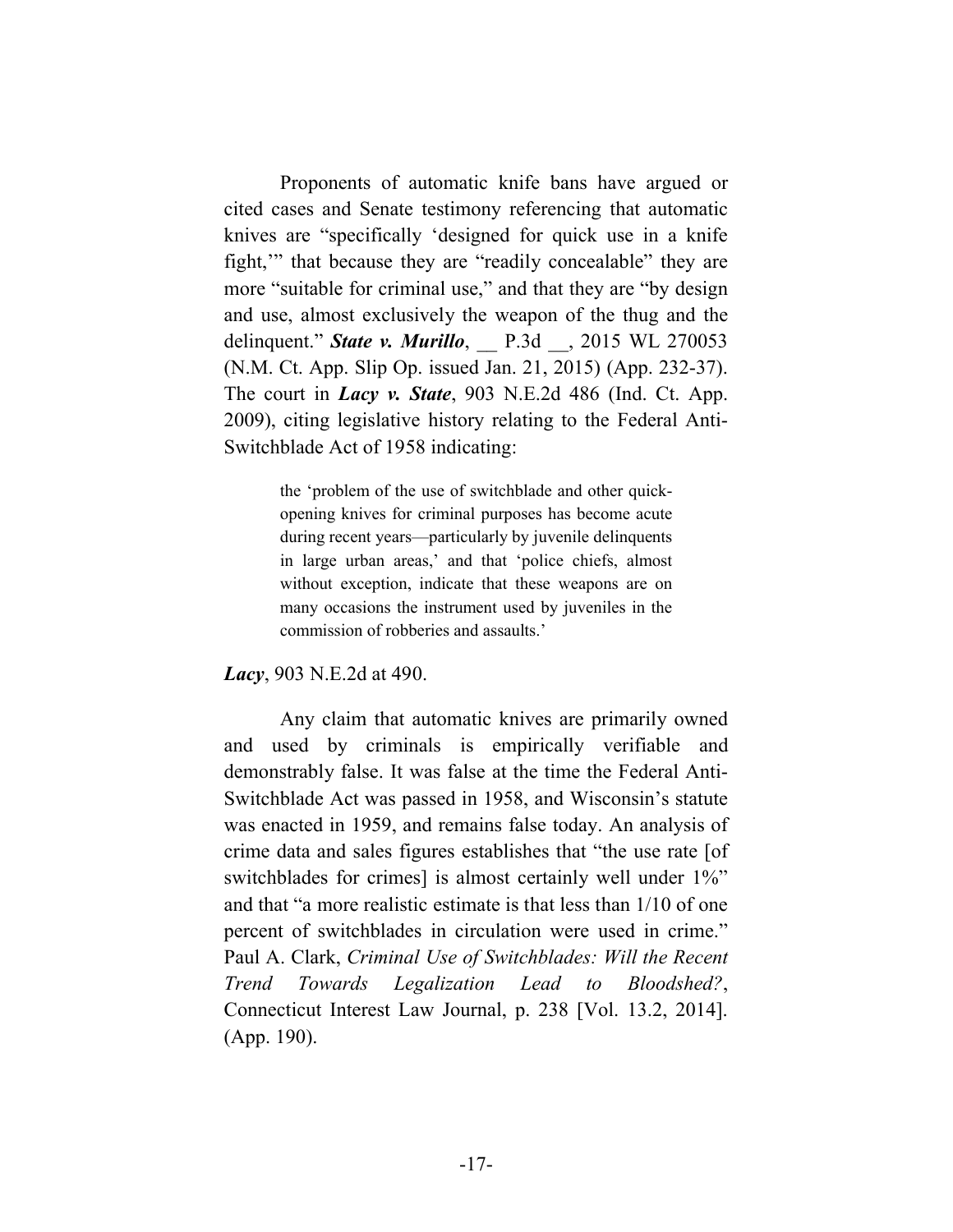The usefulness of automatic knives cannot seriously be disputed. Nor can the fact that they are ubiquitous, and that millions of lawful Americans use them for lawful purposes both as important tools and as a weapon or arm for selfdefense. *Criminal Use of Switchblades*, *Id.* at 227, 233-34. (App. 179, 185-86). Thus, the claim in *Murillo*, that automatic knives are "utilized in large part for unlawful activity" is at best conjecture, but is in reality simply wrong. *Murillo*, Slip. Op. ¶ 13. (App. 235).

In this same vein, it is empirically verifiable that automatic knife bans enacted in the late 1950's were and are not regulations which alleviate in any sort of direct and material way the harms they set out to address (i.e. reduce crime or crime by knife-wielding thugs). That is, the drop in crime rates proponents promised never materialized. *Criminal Use of Switchblades*, *Id.* at 240. After 1958, violent crimes of all types sky-rocketed. *Id.* at 248. (App. 200). Although there is, of course, no way to know exactly what would have happened had switchblade bans not been enacted, analysis of crime data shows "no indication that the federal Anti-Switchblade Act (in conjunction with state bans) had any significant effect on violent crime across the country." *Id.* at 246. (App. 198).

The flip side of this point is instructive as well. If it were true that banning automatic knives should reduce violent crime in a direct and material way, lifting such a ban should then result in a quantifiable increase in violent crime. In 1984 Oregon's Supreme Court quite sensibly concluded their 1950's era automatic knife ban violated Oregon's state constitutional right to keep and bear arms. *State v. Delgado*, 298 Or. 395, 692 P.2d 610 (1984). Oregon has a large number of knife manufacturers and by the late 1980's "switchblades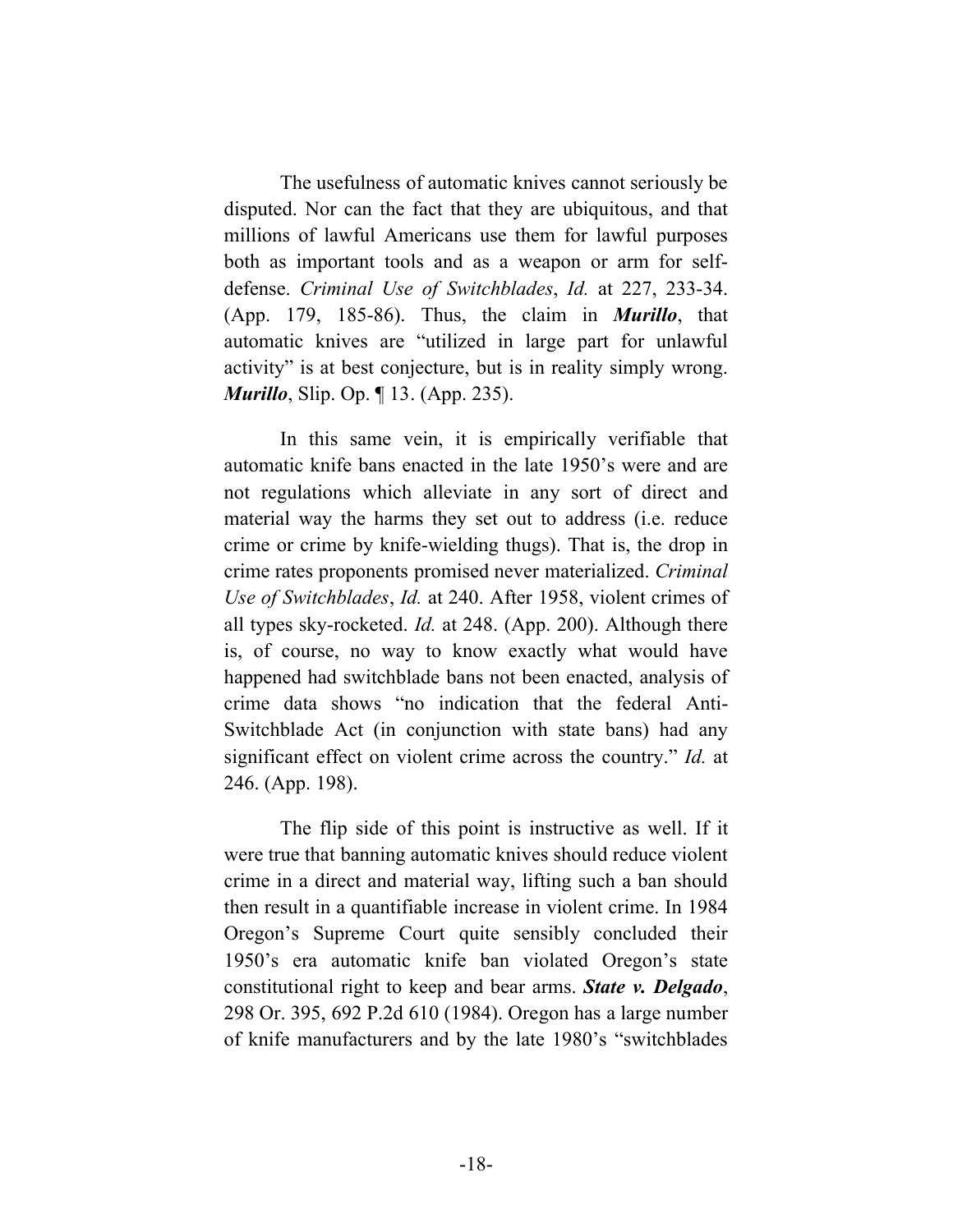were quite common in Oregon." *Id.* at 252. Yet, after thorough analysis of crime statistics:

> The Oregon data suggests that the legalization of switchblades did not cause an increase in violent crime. The data is somewhat mixed for the first couple of years following legalization, but by the late 1980's and early 1990's, we see a clear decrease in violent crime overall, and a clear decrease in the rate of knife use in violent crime. Thus, the Oregon experiment indicates that the legalization of switchblades did not cause an increase in violent crime.

#### *Criminal Use of Switchblades, Id.* at 260. (App. 212).

Such generalized or speculative claims may have been sufficient to sustain a legislative policy choice to ban a Second Amendment-protected weapon or arm under the minimal and deferential rational basis scrutiny. And, in fact, challenges to switchblade bans were consistently sustained under the rational basis test. *e.g. Crowley Cutlery Co. v. United States*, 849 F.2d 273 ( $7<sup>th</sup>$  Cir. 1988). But they cannot survive scrutiny when analyzed under heightened standard required under *Heller* and *McDonald*.

*Murillo* states that "[w]hile the statute might be characterized as prohibiting an entire class of arms (switchblades), it might equally be characterized as a ban on a mere subset of a type of arms (knives) that is itself peripheral to self-defense or home security." *Murillo*, Slip. Op. at ¶ 14. (App. 235). In doing so, *Murillo* ignores and contradicts *Heller*, and is simply wrong. The statute declared unconstitutional in *Heller* did not ban all firearms, but rather it banned, in *Murillo*'s words, "a mere subset of a type of firearms," namely handguns. Moreover, the notion that knives are "peripheral to self-defense or home security" ignores reality. *Murillo*, *Id.*.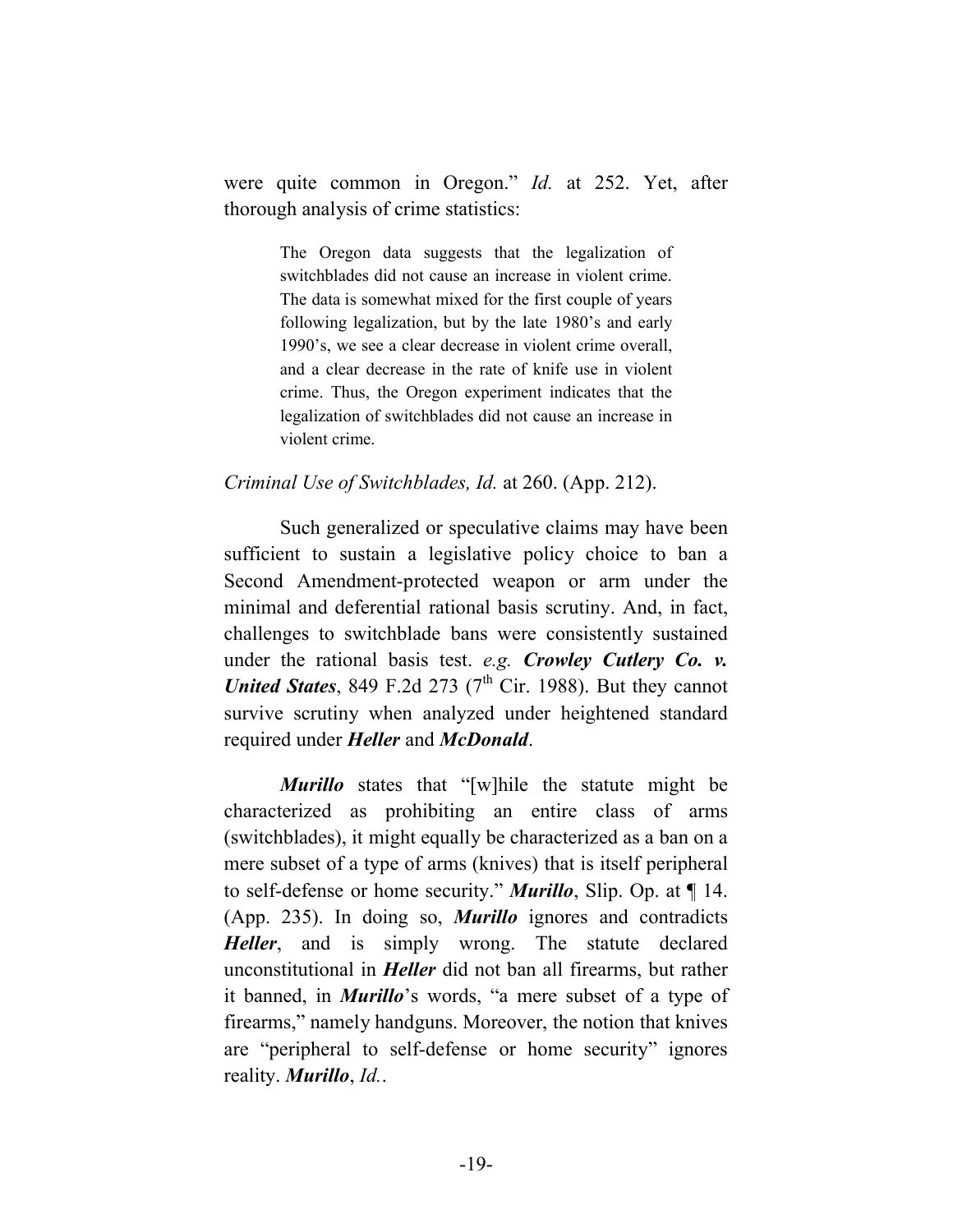The fact is, only about 34% of all U.S. households have a gun of any kind.<sup>12</sup> Virtually every home has multiple knives, including pocketknives of which as many as 80% may be classified as automatic knives. *Criminal Use of Switchblades*, *Id.* at 224 (App. 176). Further, there are myriad reasons why a person might choose to carry an automatic knife rather than a gun for self defense in a home. An automatic knife is safer than a gun or a fixed blade knife and can be just as effective. For safety reasons people with children may not want guns around the house. People with limited financial resources who may not be able to afford a proper gun likely would be able to afford an effective \$10 automatic knife. Finally, for people who are excluded from lawful gun ownership, an automatic knife may be the most effective arm available. For such people, an automatic knife is not merely "peripheral to self-defense or home security," it is an effective primary weapon or arm to keep and bear for selfdefense and home security.

Moreover, whether handguns are more effective or popular than automatic knives, or whether other types of arms are allowed as alternatives, is irrelevant. *Heller* makes clear that it is not the government's place to decide what Second Amendment-protected arms a person may be permitted to use for self-defense and home security. 554 U.S. at 629. Consequently, the fact that other firearms were available to Mr. Heller, or as Judge Dyer noted in denying Mr. Herrmann's motion to dismiss "Herrmann could have easily used a non-prohibited weapon for his protection," has no bearing or impact on the constitutional analysis. (8:5).

 <sup>12</sup>*See*, N.Y. Times, *Share of Homes With Guns Shows 4-Decade Decline*, March 9, 2013, http://www.nytimes.com/2013/03/10/us/rate-ofgun-ownership-is-down-survey-shows.html? $r=0$  (App. 238-42).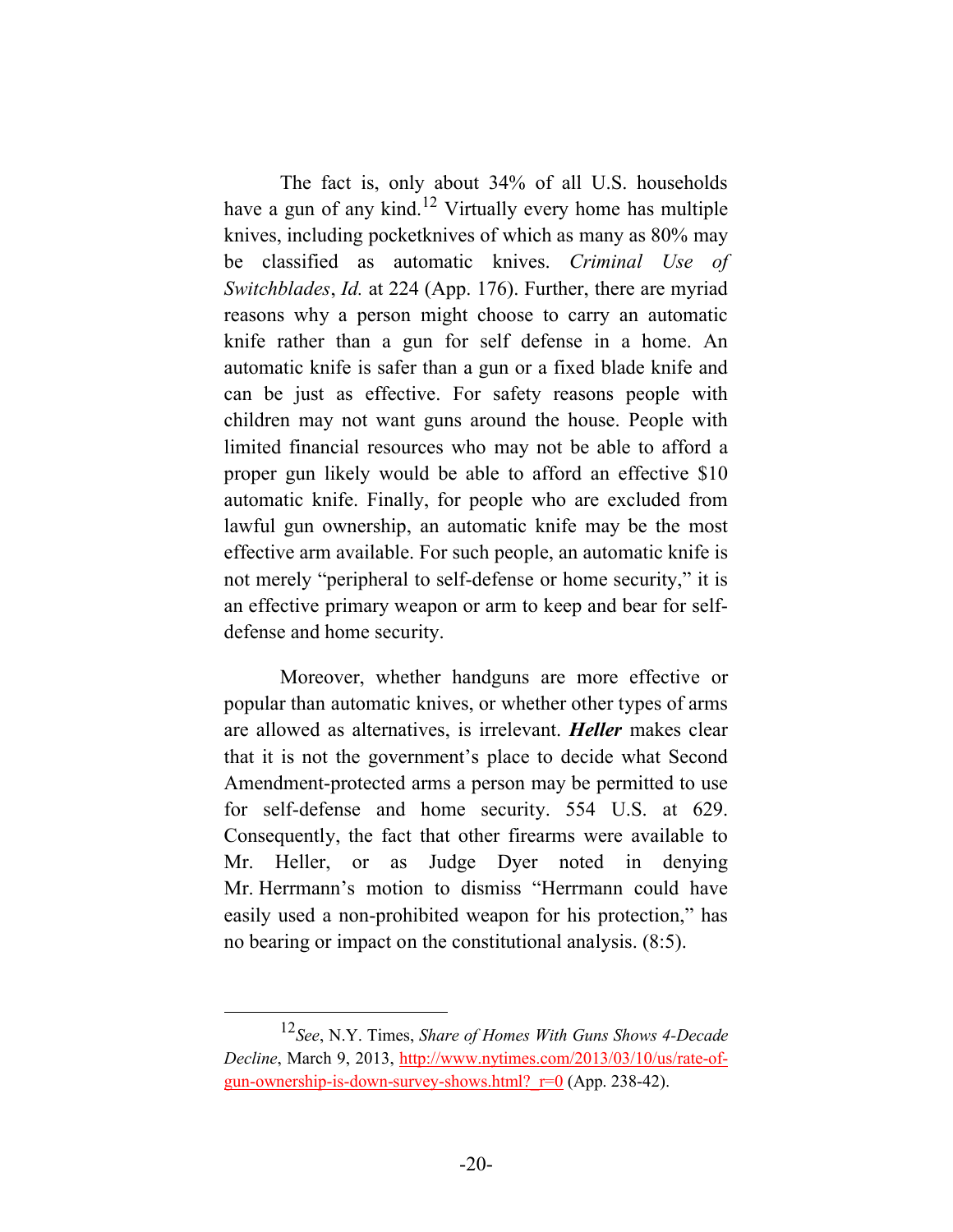The Second Amendment states that the right of the people to keep and bear arms shall not be infringed. The amendment specifies "arms," not just firearms. While *Heller* does state that "handguns are the most popular weapon chosen by Americans for self-defense in the home," a curious point given that in most American homes there are no guns of any kind, *Heller* cannot be rationally read to create a hierarchy of arms or unique constitutional status for firearms. Firearms may have a better financed and more vocal lobby, but they are constitutionally indistinct from edged weapons or arms, which have their own rich history in American culture and are even more ubiquitous. Moreover, as noted in *Heller*, the constitution permits and protects "extremely unpopular and wrongheaded" expressions of enumerated rights, as well as the popular and the wise. 554 U.S. at 635.

The statute banning handguns, which the *Heller* Court deemed violated the people's Second Amendment right to keep and bear arms, is practically and conceptually identical to the automatic knife ban statute Mr. Herrmann challenges here. For the same reasons the United States Supreme Court found Washington D.C.'s total ban of handguns to be unconstitutional, this court must find Wisconsin's total ban of automatic knives to be facially unconstitutional in violation of Mr. Herrmann's and the people's right to keep and bear arms for protection and self-defense.

Accordingly, Mr. Herrmann asks this court to rule Wis. Stat. § 941.24 to be unconstitutional on its face, and thus void, and for that reason Mr. Herrmann's conviction for unlawful possession of a spring-assisted knife is also void and must be vacated.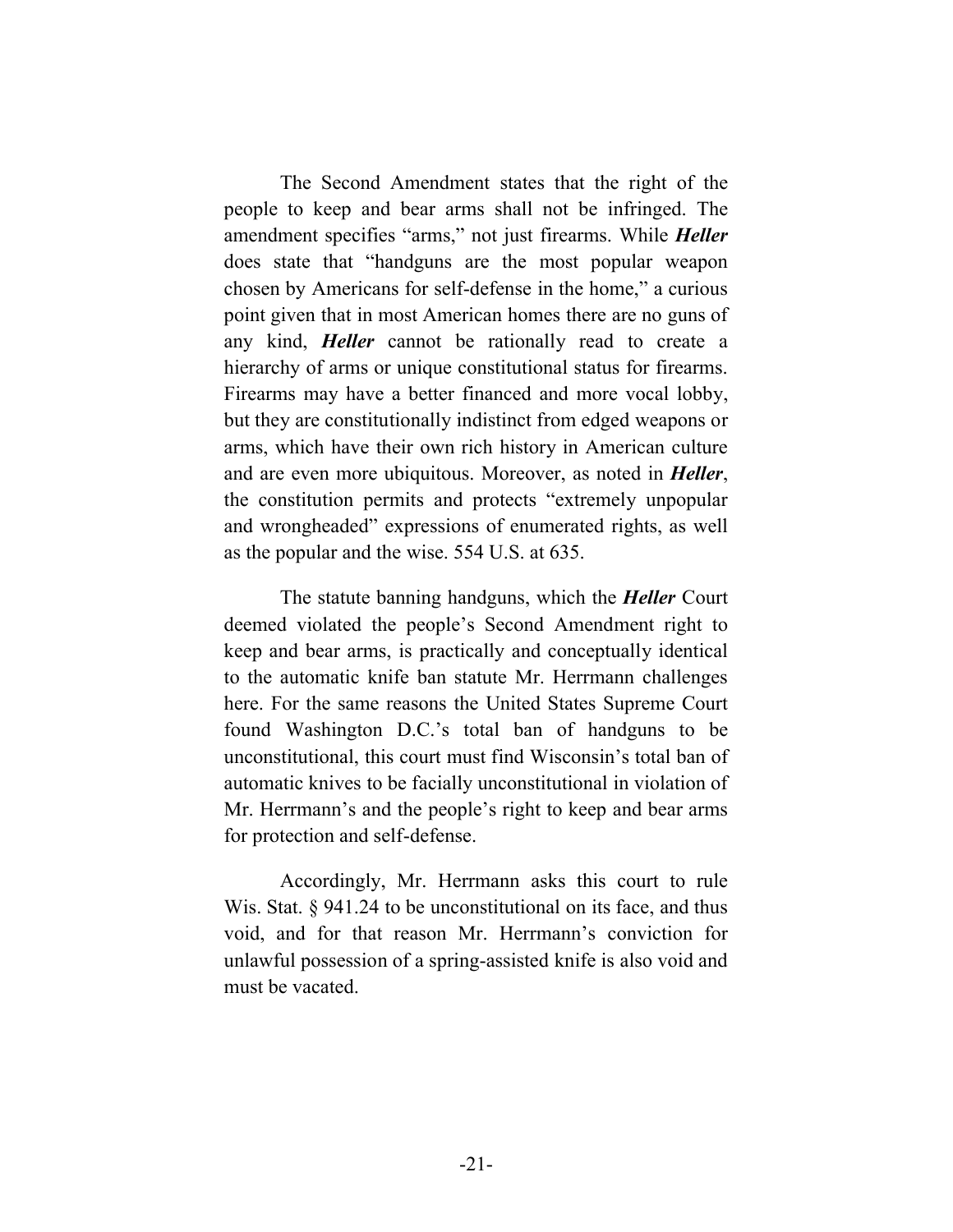II. Because Mr. Herrmann Had a Fundamental Second Amendment Right to Keep and Bear Arms for Defense of Hearth and Home, Wis. Stat. § 941.24 is Unconstitutional As Applied to Mr. Herrmann's Conviction for Possessing a Spring-Assisted Knife in His Home for Self-Defense.

Mr. Herrmann was convicted for violating Wis. Stat. § 941.24, which makes it illegal in Wisconsin for anyone to possess any automatic or spring-assisted knife, anywhere, for any purpose. The degree to which the state's public safety or crime reduction interest is advanced by application of its automatic knife ban to home self-defense is at best minimal, while the infringement on Mr. Herrmann's Second Amendment right to keep and bear an automatic or springassisted knife is significant. Under such circumstances application of the statute to Mr. Herrmann for possessing his Second Amendment-protected spring-assisted knife in his home for self-defense, renders § 941.24 unconstitutional as applied.

In an as-applied challenge the court assesses the merits of the challenge by considering the facts of the particular case, not hypothetical facts. *State v. Wood*, 2010 WI 17, ¶ 13, 323 Wis. 2d 321, 780 N.W.2d 63. In another as-applied rightto-bear-arms case, *State v. Hamdan*, 2003 WI 113, 264 Wis. 2d 433, 665 N.W.2d 785, the court stated that "[i]f the restriction of a private right is oppressive, while the public welfare is enhanced only [to a] slight degree, the offending statute is void." *Id.* at ¶ 67 (citation omitted). The court noted the "tenuous relation to alleviation" of the state's acknowledged interests in Wisconsin's then existing concealed carry ban when applied to carrying concealed inside one's own home or business. *Id.* The court ruled that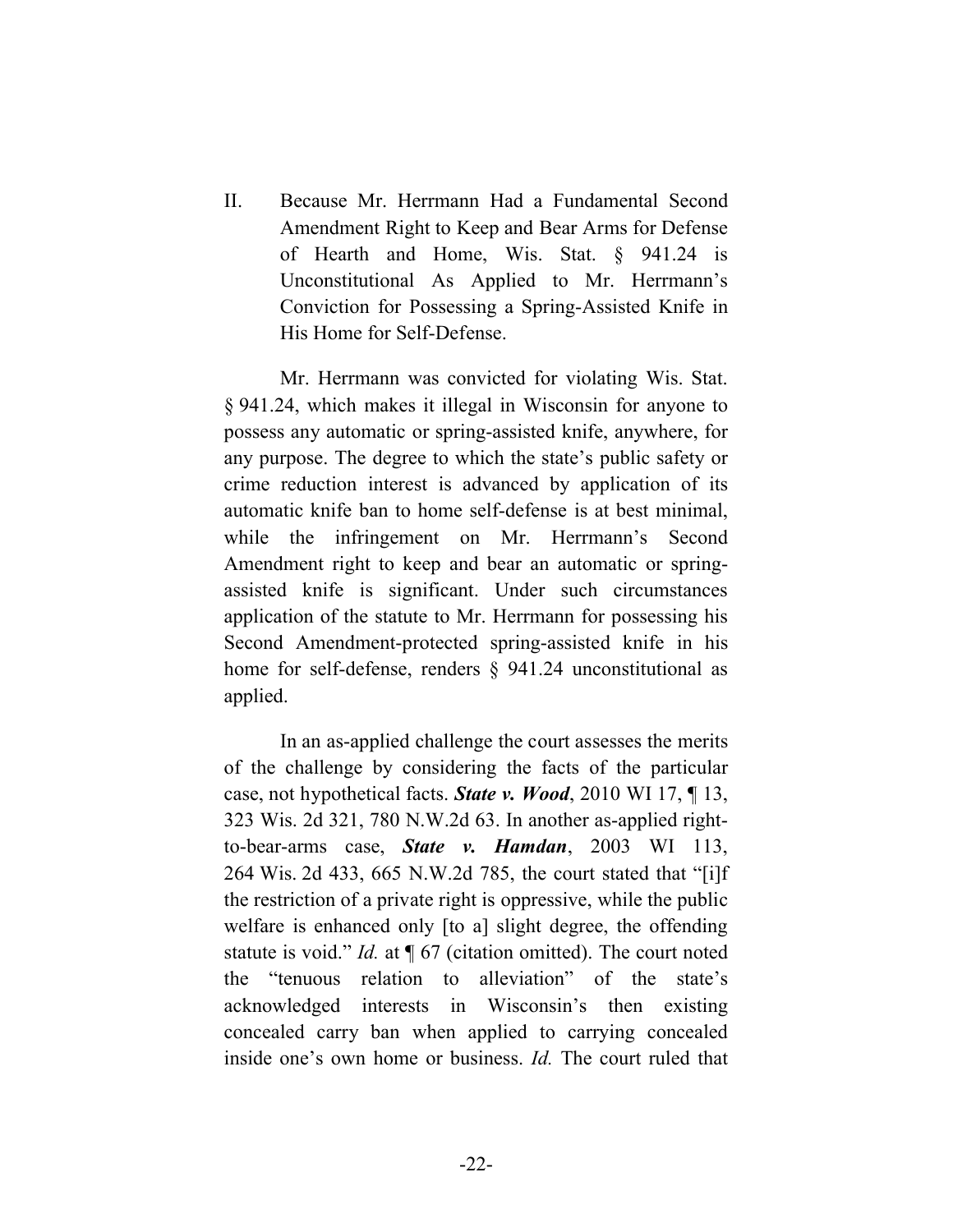by virtue of application of this principle to the facts in *Hamdan* (Mr. Hamdan was moving a handgun in his private business from one place to another), the CCW as applied to Mr. Hamdan "suffers from this infirmity." The court held that the statute was unconstitutional as applied to Mr. Hamdan. *Id.* at ¶¶ 67, 84.

In *District of Columbia v. Heller*, 554 U.S. 570, 128 S.Ct. 2783, 171 L.Ed.2d 637 (2008), the Court made clear that Second Amendment rights are "most acute" when exercised "for protection of one's home and family." 554 U.S. at 628. *Hamdan* echoes this point stating "[i]f the constitutional right to keep and bear arms for security is to mean anything, it must, as a general matter, permit a person to possess, carry, and sometimes conceal arms to maintain the security of his private residence…." *Hamdan*, 264 Wis. 2d at 479 ¶ 68. Consequently, as was true for Mr. Hamdan in his private business, Mr. Herrmann's right to keep and bear arms was "at its apex" at the time relevant here because he was carrying his spring-assisted knife in his own home for protection or self-defense. *Id.* at ¶ 67.

Wisconsin's absolute prohibition is a "restriction of a private right [that] is oppressive." *Hamdan*, *Id.* at ¶ 67. As discussed in detail in Issue I of this brief, *supra* at pp. \_\_, automatic knives, including spring-assisted knives, are Second Amendment-protected arms widely possessed and used by law-abiding people for lawful purposes, both as a tool and as a defensive weapon. Myriad reasons exist why Mr. Herrmann and others would choose a spring-assisted knife over far more dangerous arms such as a handgun, which clearly cannot be banned as a weapon or arm available for defense of hearth and home for persons who possess Second Amendment rights.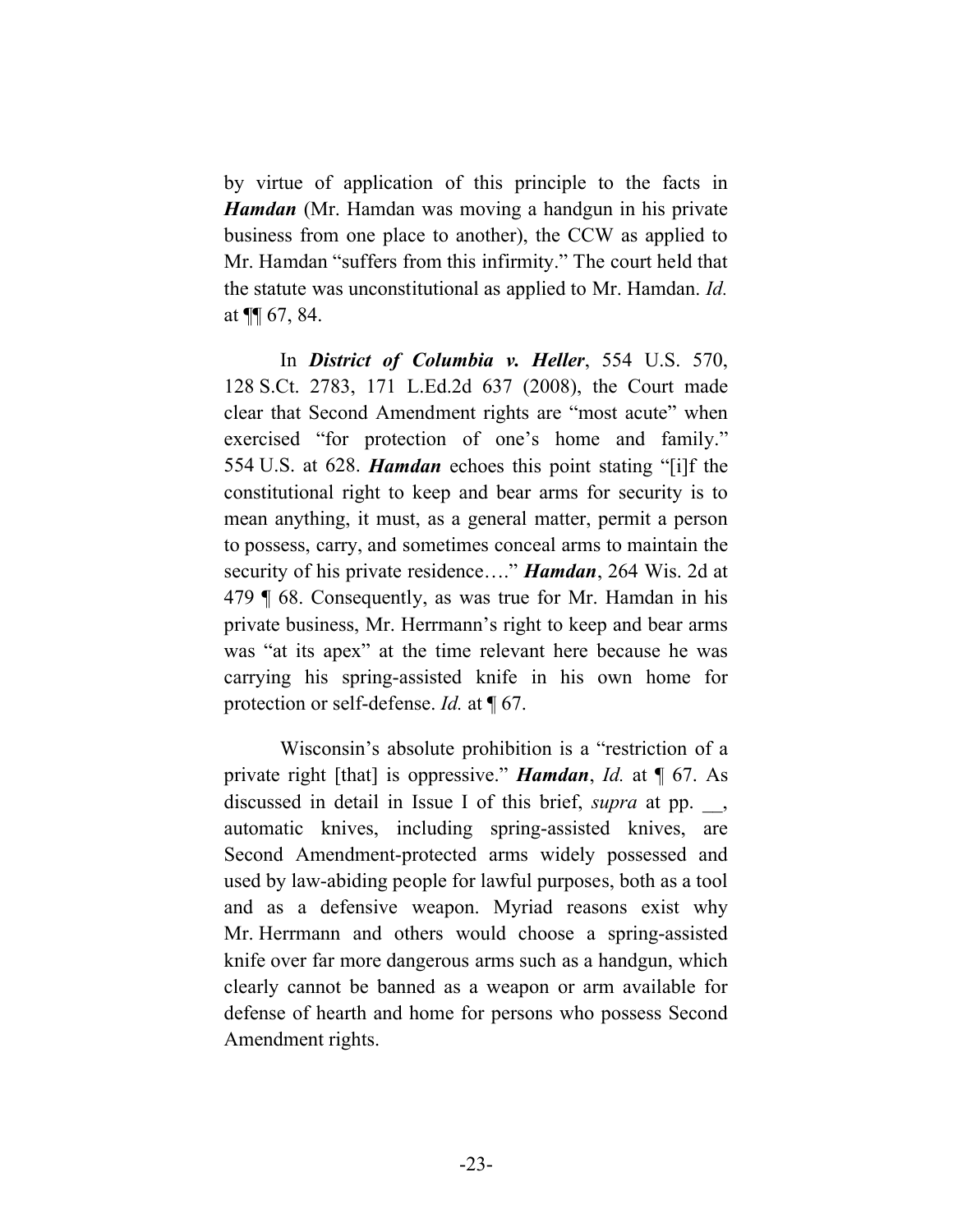Just as in *Hamdan* where the court concluded that it was "unreasonable for the State to impair Mr. Hamdan's right to bear arms by punishing him for carrying a concealed weapon" in his business, it is unreasonable for the state to impair Mr. Herrmann from exercising his Second Amendment right to keep and bear his Second Amendmentprotected weapon of choice in his home for self-defense. *Hamdan*, 264 Wis. 2d at 485 ¶ 80. Just as was true for Mr. Hamdan, Mr. Herrmann's interest in carrying a springassisted knife, which by any measure is less dangerous than a handgun he could lawfully have carried, "substantially outweighs" the state's interest in enforcing its automatic knife ban statute against Mr. Herrmann on the facts presented. *Hamdan*, *Id.* at 485-86 | 81.

Mr. Hamdan certainly could have open-carried his weapon as he possessed or moved it within his place of business. But the court in *Hamdan* concluded that it was "unreasonable" to make him do so. The court ruled it "would have been dangerous and counterproductive...and...would have seriously impaired his right to bear arms for security." 264 Wis. 2d at 488 ¶ 83. In this same vein, it would have been dangerous and counterproductive to require or only allow Mr. Herrmann to carry a more dangerous (e.g. firearm or unsheathed fixed-blade knife) or a less effective (e.g. sheathed fixed-blade knife) weapon, and doing so would have "seriously impaired his right to bear arms for security" in his home. *Id.*

Although unlike Mr. Hamdan, Mr. Herrmann had not previously had a gun pointed at his head or had not previously shot and killed an armed assailant. However, Second Amendment rights cannot be contingent upon the possessor of the right having first been a crime victim. Moreover, these types of experiences or circumstances may be relevant the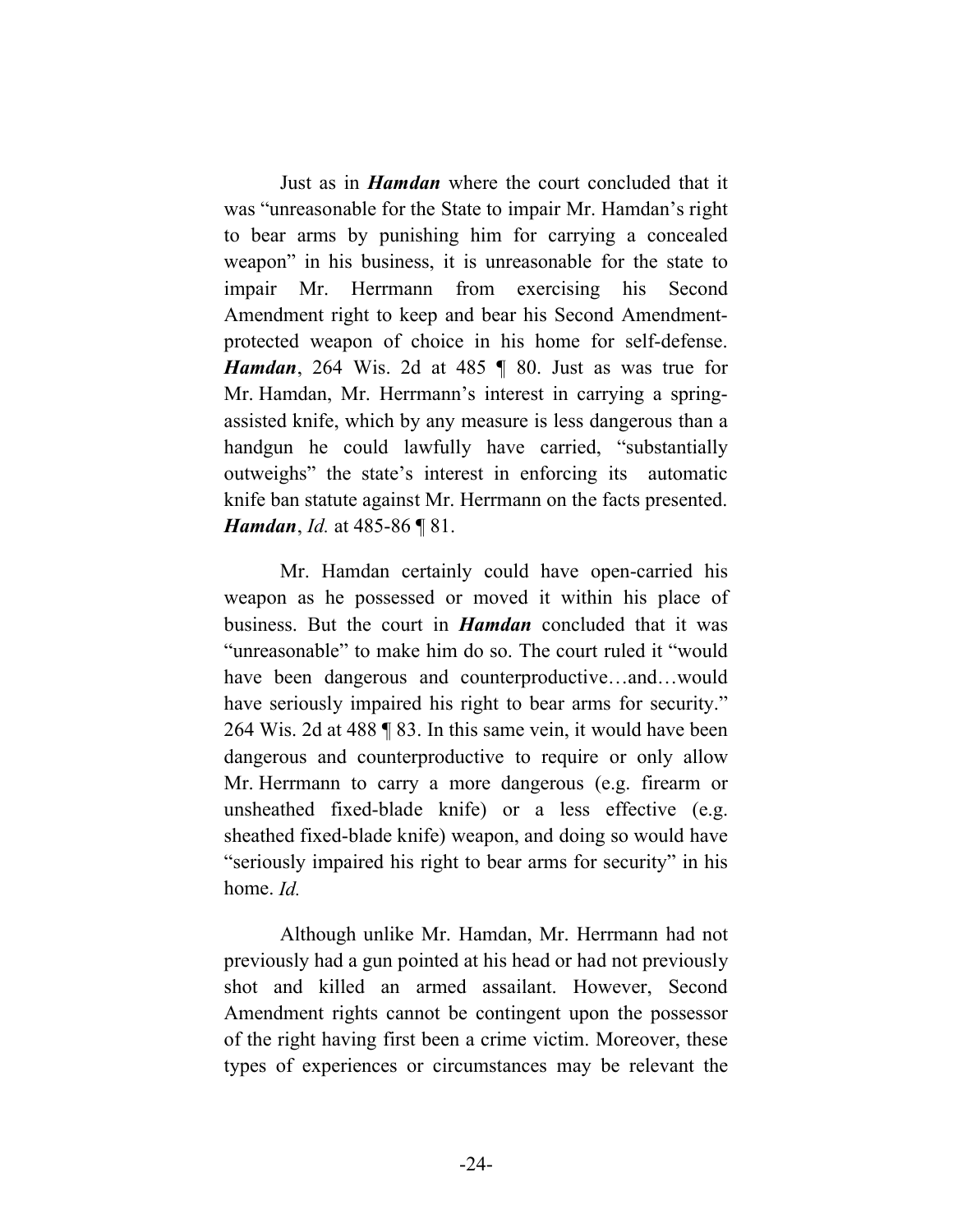setting of a private business open to the general public, but cannot be conditions precedent to the Second Amendment right to keep and bear a Second Amendment-protected arm of one's choice in one's own private home.

The state and Mr. Herrmann stipulated that Mr. Herrmann possessed his spring-assisted knife in his home for the purpose of protection or self-defense. (16:2-3). Mr. Herrmann was not a convicted felon, was not mentally ill, was not in a gang, and was not using his knife for any unlawful purpose (other than by simply possessing it under Wisconsin's constitutionally infirm statute). *Id.*; (5:2). On the facts presented, the state's public safety and crime prevention interest is minimal or enhanced only to a slight degree when Wis. Stat. § 941.24 is applied, as here, in the context of defense of hearth and home. On the other hand, Mr. Herrmann's private right to carry a spring-assisted knife as his weapon of choice for home security is compelling, and the state's absolute prohibition, oppressive.

Under such circumstances, *Hamdan* holds that "the offending statute is void as an invalid exercise of police power." 264 Wis. 2d at 479 ¶ 67. Mr. Herrmann asks that this court rule, in accord with *Hamdan*, that Wis. Stat. § 941.24 is unconstitutional as applied to Mr. Herrmann on the facts of this case. Consequently, Mr. Herrmann asks that this court vacate his conviction for possession of a spring-assisted knife under § 941.24.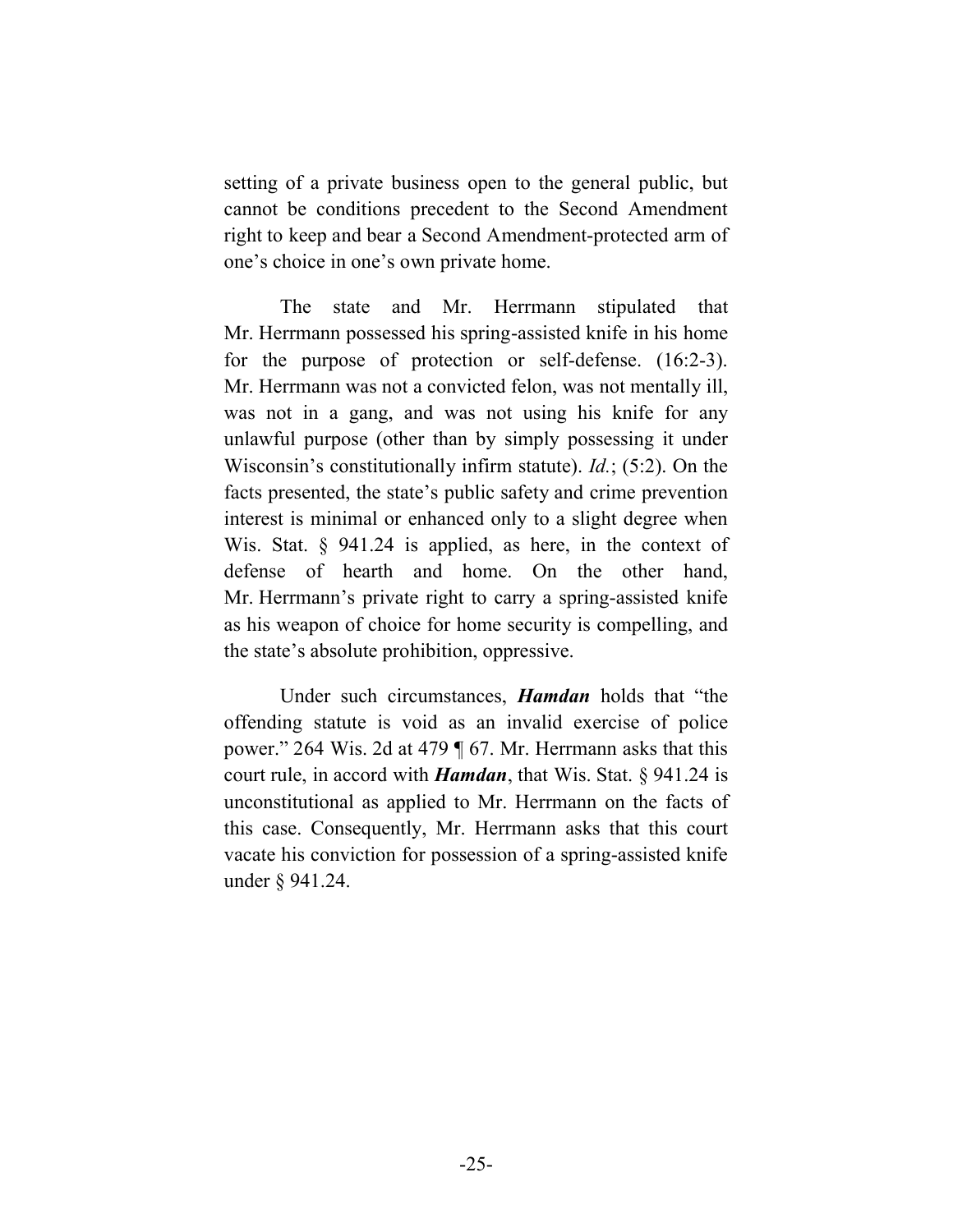#### **CONCLUSION**

Mr. Herrmann asks that this court rule that Wis. Stat. § 941.24 is unconstitutional on its face because its absolute prohibition of all automatic knives violates Mr. Herrmann's and the people's Second Amendment right to keep and bear arms for protection and self-defense. Or, at minimum, Mr. Herrmann asks that this court rule that Wis. Stat. § 941.24 is unconstitutional as applied to Mr. Herrmann because the states interest its automatic knife prohibition statute is minimal far outweighed by Mr. Herrmann's fundamental Second Amendment right to keep and bear is Second Amendment-protected arm of choice in his home for defense of hearth and home.

Dated this  $30<sup>th</sup>$  day of April, 2015.

Respectfully submitted,

JOSEPH N. EHMANN Regional Attorney Manager – Madison Appellate State Bar No. 1016411

Office of the State Public Defender Post Office Box 7862 Madison, WI 53707-7862 (608) 266-8388 ehmannj@opd.wi.gov

Attorney for Defendant-Appellant